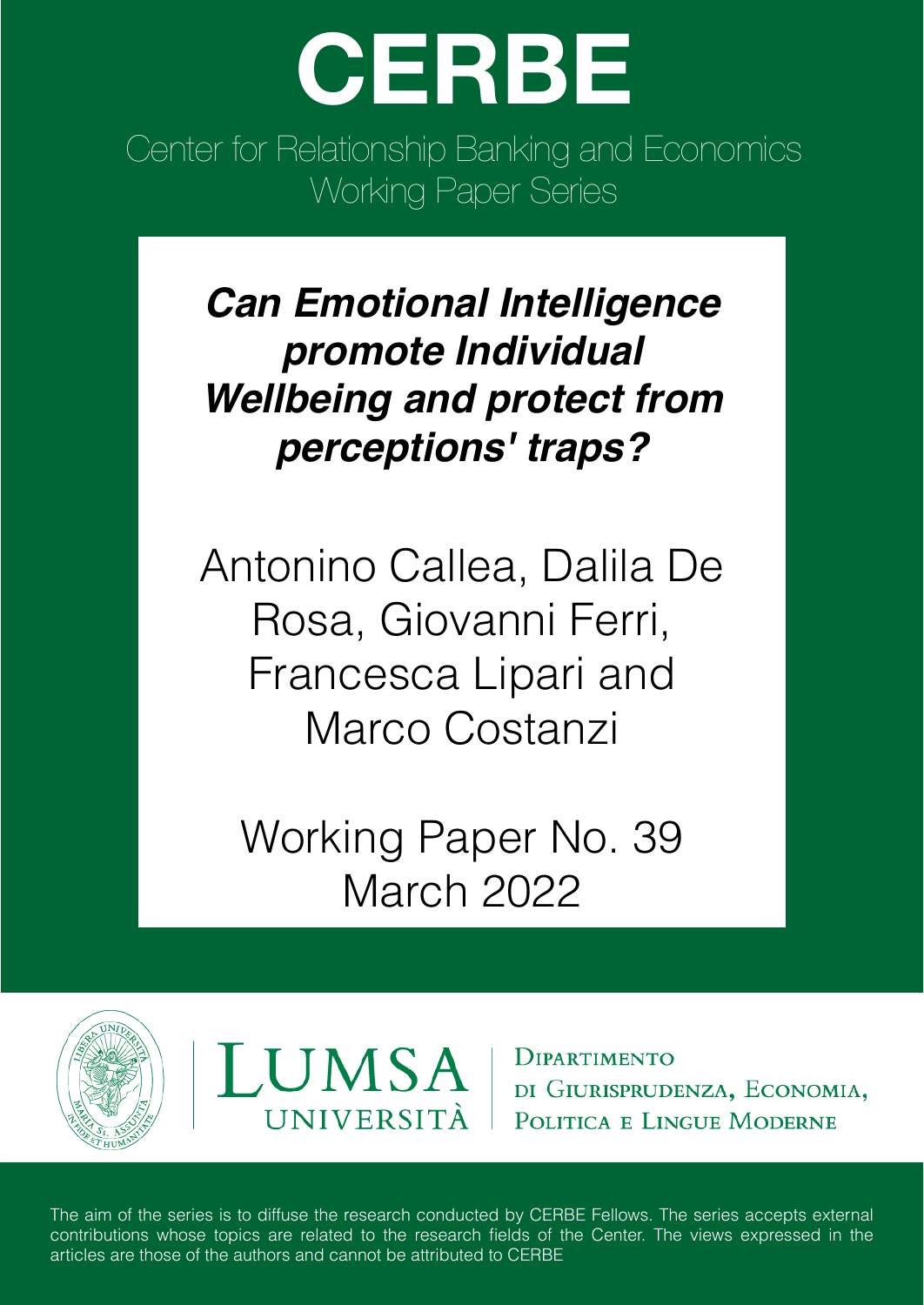## *Can Emotional Intelligence promote Individual Wellbeing and protect from perceptions' traps?*

Antonino Callea<sup>1</sup>, Dalila De Rosa<sup>2</sup>, Giovanni Ferri<sup>1</sup>, Francesca Lipari<sup>3</sup> and Marco Costanzi<sup>1</sup>

<sup>1</sup> LUMSA University of Rome, Italy; <sup>2</sup> Ministry of the Economy, Italy; <sup>3</sup> Carlos III University of Madrid, Spain

#### *Abstract*

Rising income inequality has become a major worry in rich countries' societies and a focus for remedial policy action to protect individual wellbeing. However, cognitive biases, misconceptions and emotions might detach inequality, as perceived by individuals, from the real measures of inequality. On a unique survey of 627 Italian respondents to a questionnaire tailormade to embrace individuals' Emotional Intelligence (EI), and perceptions about various socioeconomic variables, we study the determinants of wellbeing. Specifically, we quantify wellbeing alternatively through Happiness – hedonic measure – or through Flourishing – eudemonic measure – and investigate its relationship with an individual's perceived inequality (PI) and EI. Via an instrumental variable approach to tackle the intrinsic endogeneity of wellbeing with PI and EI, we reach two main results: i) Happiness responds (negatively) to PI, and positively to EI; ii) Flourishing is positively related to EI, but not to PI. Moreover, we find that PI depends negatively on individual's trust, and income comparison. Finally, Happiness, Flourishing and PI are all related to real measures of income inequality such as the Gini index. Thus, reducing perceived inequality and promoting the capability to recognize other's emotions are the true channels through which policies could promote society's wellbeing while protecting it from perception traps.

#### *1. Introduction*

Economic inequality has important consequences for politics, public policy and people's wellbeing. Indeed, the evidence that inequality rebounded in rich countries in recent decades questions the long-held benign Kuznets hypothesis that an initial spike in inequality was a temporary price to be paid for a country to industrialize while, later on, the country's income and wealth distributions would become more equal (Alvaredo et al., 2013). On one hand, this calls for macroeconomic policies to counter income inequality (Stiglitz, 2016; Arestis & Gonzalez-Martinez, 2016) and policies to promote more general equality of opportunities (Roemer & Trannoy,  $2016$ ). On the other hand, inequality may favor populism, possibly menacing democracies, where national ethno-cultural majorities feel a sense of collective status threat amplified by the political and media discourse to feed resentments toward elites, immigrants, and ethnic, racial and religious minorities (Bonikowski, 2017). All these channels will likely impact individual wellbeing.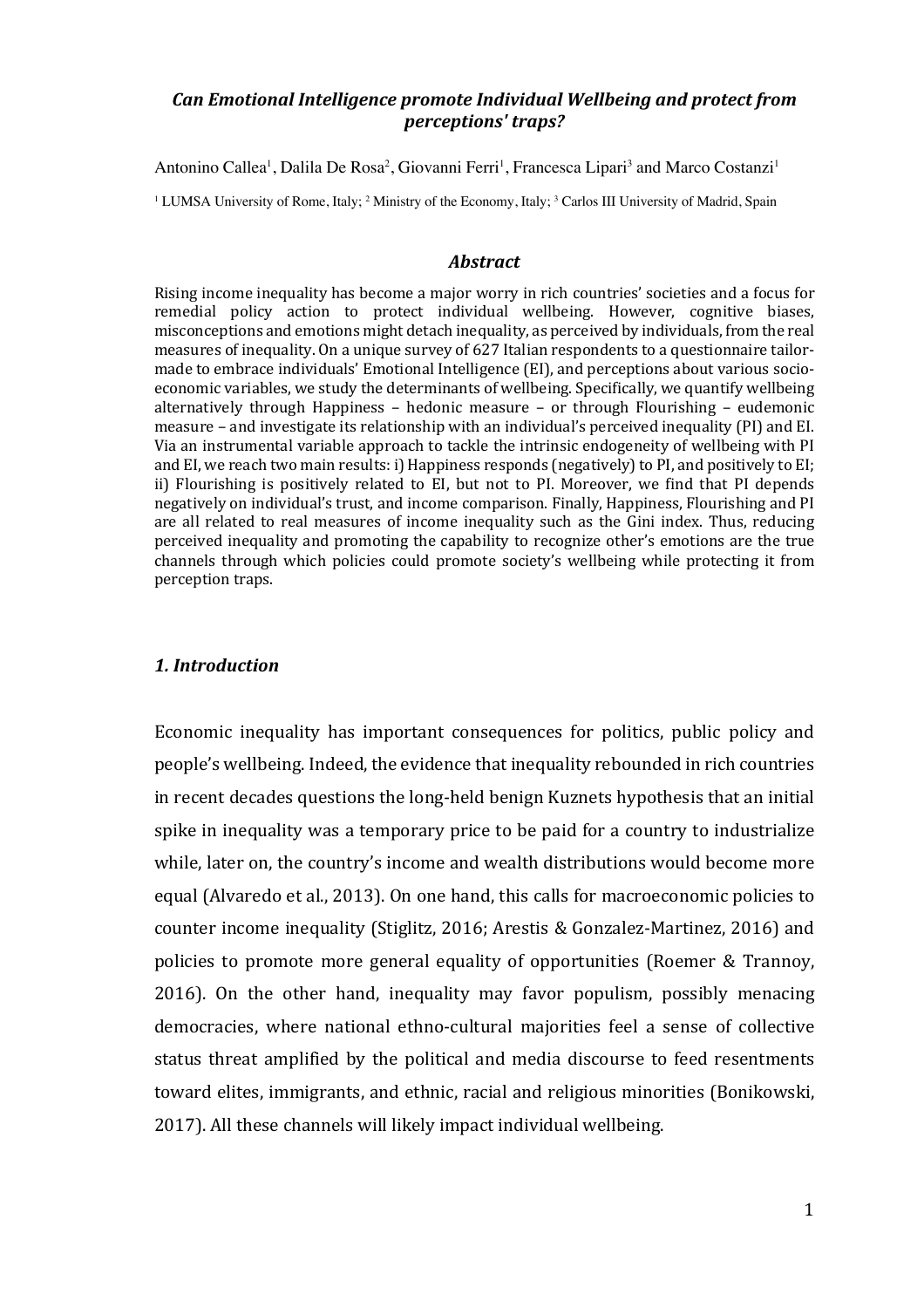However, the previous arguments crucially assume that ordinary individuals know how high inequality is, how it has been changing, and where they fit in the income distribution. In practice, most of the literature assumes that this inequality, usually represented by an index calculated from a distribution of income of a household survey, is common knowledge for all individuals, both in terms of what it exactly represents and of its levels (or changes). Thus, this literature ignores the fact that in reality what people think they know is often wrong. Hence inequality should be measured not only through an objective metrics but also in terms of subjective perceptions. Widespread ignorance and misperceptions emerge, regardless of data source, operationalization, and measurement method.

Hence, a clear problem arises if either there is a gap on average between subjective perceptions of inequality, which influence individuals' actions and choices, and objective inequality, which is used to explain those same actions by the literature, or if the two measures move differently over time. Some authors dismiss this problem, in part because of widespread reluctance towards subjective data,<sup>1</sup> and tend to characterize subjective assessment of inequality as individuals' misperceptions rather than as something we need to understand in depth. Part of the gap between objective and subjective inequality is likely accounted for by mismeasurement, misconception, or simple mistakes but, in this paper, we show that these factors are only the tip of the iceberg.

Perceived inequality shapes people's mind, wellbeing and actions.

In addition, we need to define which measure of individual wellbeing to use. On one side, we have hedonic wellbeing which encompasses daily experience and quality of life. Hedonic wellbeing is associated with happiness, and means pleasurable feeling. On the other side, we have eudemonic or evaluative well-being, which encompasses well-being over the life course, including opportunity and life fulfillment (e.g., Bruni, 2008; Clark & Senik, 2011; Benjamin et al., 2014; Graham & Nikolova, 2015; Clark, 2016; Pugno, 2016). The term has recently been translated from ancient Greek with 'flourishing' (Crespo & Mesurado, 2015). This is because  $-$  according to Aristotle's philosophy (Keyes & Annas, 2009) - 'eudaimonia' refers to living by functioning well, and by realising one's human potential. These differences between eudemonia and life satisfaction clearly indicate that the two variables are not perfect substitutes

<sup>&</sup>lt;sup>1</sup> The reasons that justify economists' reluctance relate to the lack of incentives, in most surveys, that leads individuals astray from revealing their true beliefs as Manski (2004) notes at p. 1337.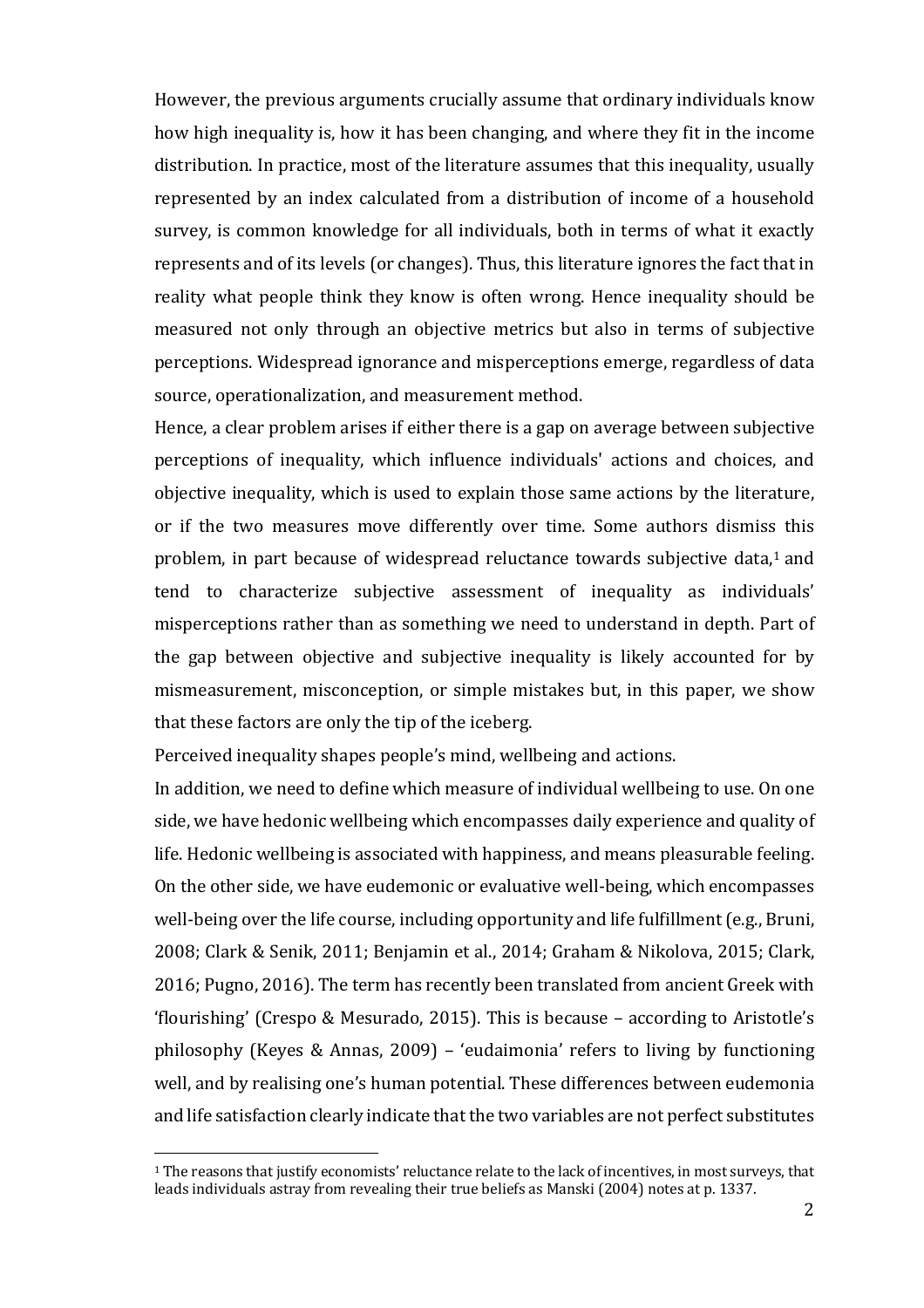and that they are not even fixed overtime (Bartolini et al., 2013; Mikucka et al., 2017; Cobb-Clark & Schurer, 2013; Boyce et al., 2013). Moreover, 'happiness' and 'flourishing" are not only correlated with economic and socio-demographic variables, but also with some subjective variables that characterise the psychology of individuals, like emotional intelligence, perceived trust in others, confidence of being able to influence events, and other personality traits (e.g., Helliwell et al., 2018; Verme, 2009).

Given that both hedonic and eudemonic measures have pros and cons, we decided to consider each one of them separately.

However, the way perceived inequality affects wellbeing might also depend on an individual's Emotional Intelligence (EI). To be sure, the total EI (EI-overall) can be decomposed into three main components: i) EI-own emotions, regarding the ability of an individual to recognize his/her own emotions; ii) EI-altruistic, concerning an individual's capability to recognize others' emotions, such a capability is the main affective factor involved in the propensity to empathize with others; iii) EIregulation which encompasses the ability of an individual to regulate and control his/her own emotions. Hereafter, we will EI-overall.

As already reported by Helliwell et al. (2018) and Verme (2009), individual wellbeing responds to economic and socio-demographic variables not only in a direct way, but also in indirect way through their effects on subjective variables. In this paper we aim to quantify how much wellbeing, alternatively through Happiness  $-$  hedonic measure  $-$  or through Flourishing  $-$  eudemonic measure  $-$ , is explained by two non-objective measures like individual's perceived inequality (PI) and Emotional Intelligence (EI) that in turn can be affected by socio-economic variables. By doing so, we are able to further investigate the different determinants of happiness and flourishing that are of paramount interest for informing and designing policies. Via an instrumental variable approach to tackle the intrinsic endogeneity of wellbeing with PI and EI, we reach two main results: i) Happiness responds (negatively) to PI, and positively to EI; ii) Flourishing is positively related to EI (often called empathy), but not to PI.

In what follows, Section 2 traces a guided review of the extant relevant literature. In Section 3 we present our data and empirical strategy, while Section 4 is devoted to report and discuss the main results we reached. Finally, in Section 5, we conclude recapitulating the research questions, the data and methods used, the chief findings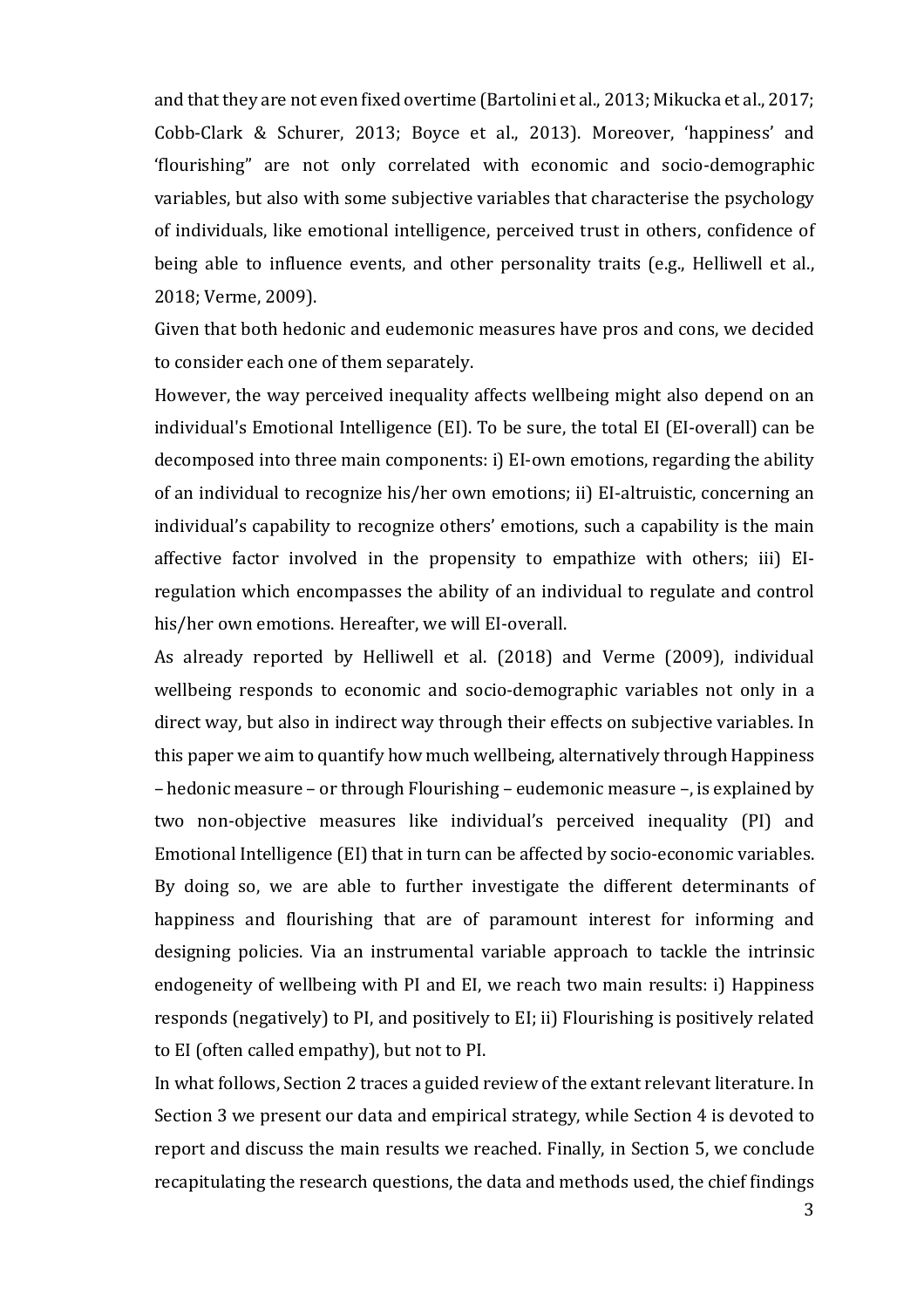as well as discussing policy implications and listing some further yet unanswered research questions.

## *2. Literature review*

Recently, perceived inequality and its determinants have been gaining a lot of attention in the economics literature (Gimpelson & Tresiman, 2018; Choi, 2019; Cancho et al. ,2015, Cancho et al., 2015b). Such literature can be divided in three strands: pay-differential studies, stylized distribution studies and respondents' point estimates studies.

First, studies using the pay differential between estimated and actual wages for common professions find lower perceived inequality than actual wage inequality in most countries. This is due primarily to individuals' overestimation of wages at the lower end of the earnings distribution and underestimation of the pay gap between low-paying and high-paying professions (Kuhn, 2013; Osberg & Smeeding, 2006; Yanai, 2017).

Second, some authors quantify misperceptions by letting respondents choose between stylized distributions illustrated in bar charts. The difference between the chosen stylized distribution and the actual disposable household income distributions is then interpreted as the misperception of income inequality (Gimpelson & Treisman, 2018; Niehues, 2014). In contrast to the literature on pay differentials, these works find that people overestimate income inequality in Germany, France, and Hungary, but underestimate it in the U.S., Norway, and Switzerland. By the same token, DiPrete (2007) reports that many Americans overestimate their odds of becoming rich some-day, which dampens their support for policies that reduce inequality (Benabou & Ok 2001). Other authors combine two or more indicators into a single one (Brunori, 2017; Jasso, 2007), assuming that it reflects the latent perceived inequality.

A third strand of literature relies on respondents' point estimates for different locations along the income distribution, either for the top or bottom decile, the mean or their own location. Distributional estimates usually present a more nuanced picture of inequality perceptions, showing a general overestimation of inequality in most Western countries (Cruces et al., 2013; Engelhardt & Wagener, 2017) and an underestimation of inequality in countries like Brazil (Bublitz, 2016). Finally, Engelhardt & Wagener  $(2014)$  compute median-to-mean ratios of subjective social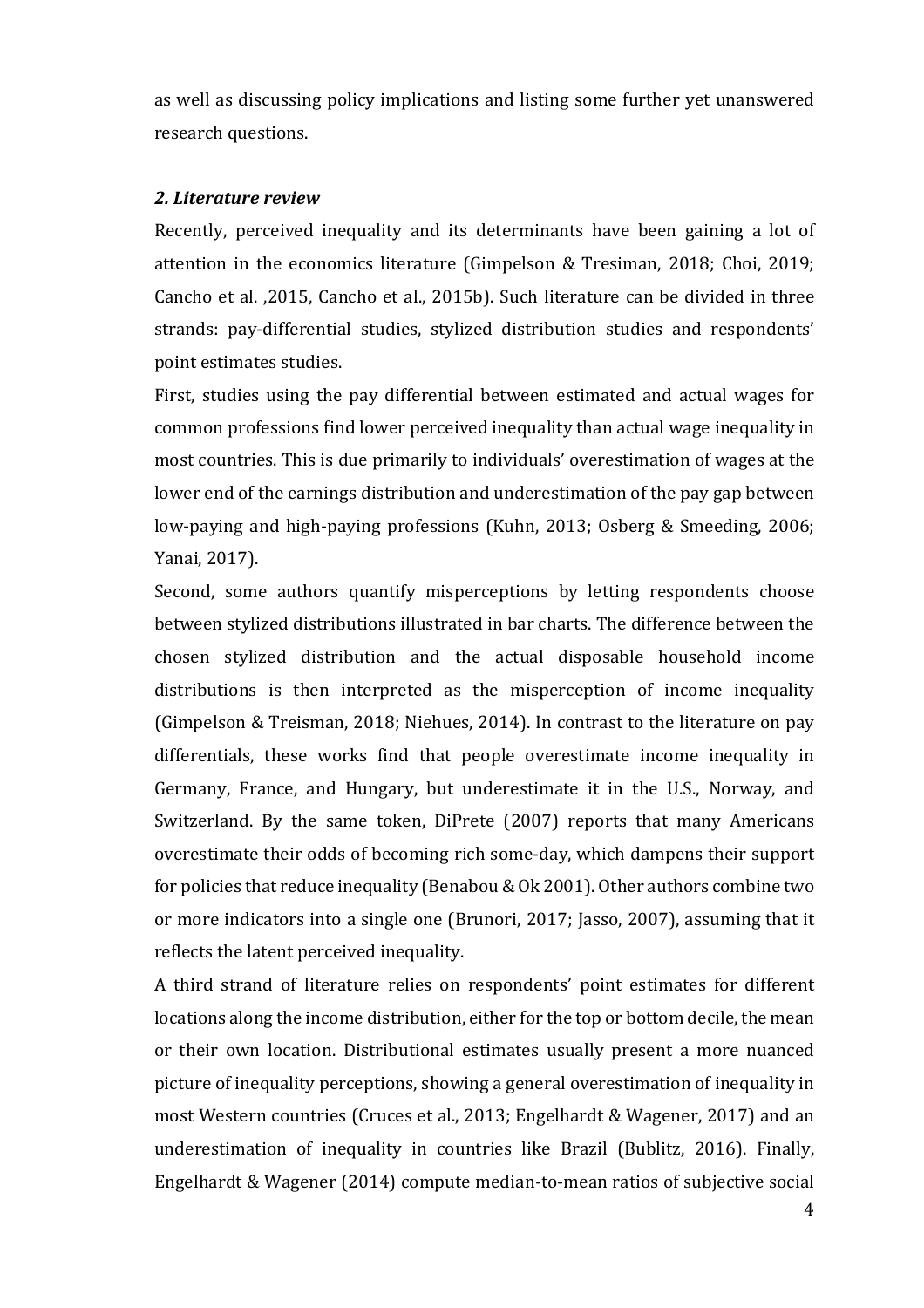status by asking respondents to locate themselves on a 10-point scale. Matching the computed ratio to ratios for actual income, they find that individuals underestimate income inequality in each one of the 26 OECD countries in their sample.

The variety of results has led to different explanations that focus on lack of information, reference groups, or systematic inattention. Based on the reference group hypothesis, Clark & D'Ambrosio  $(2015)$  argue that questions using respondents' assessments of their own position to infer the level of inequality tend to yield estimates lower than actual inequality. This is explained by the fact that reference groups are often more homogeneous than countries are in reality. Therefore, measures that include a comparative perspective will yield lower subjective estimates of inequality than measures taking an absolute perspective. Reference group effects might explain the different results obtained from pay differentials and point estimates compared to results from stylized distributions and subjective social status. However, much of the variation in perceptions within and between countries and between comparative measures remains unexplained. This residual variation is commonly attributed to a lack of information, but since media coverage has only a short-term impact (Diermeier et al., 2017), this appears to be an inadequate solution that obscures a more fundamental issue.

While the literature cited above extensively discusses potential measurement errors, it does not address in depth the conceptual question of what is being observed or measured. Namely, what determines people's formation of perceived inequality. Discrepancies between measured economic performance and public perceptions had been highlighted in the past (Blendon et al., 1997; Slemrod, 2006). However, the sources of these discrepancies have not been the focus of scholarly research by economists.

Clark & D'Ambrosio  $(2015)$  suggest that perceptions may deviate from objective measures because the concept of inequality that individuals have in mind includes more than just a monetary metrics. Indeed, for Bavetta et al. (2019) and Poppitz (2019) the underlying problem of measuring perceived inequality seems to be related to the multidimensionality of the issue issue and to the lack of consistency among different domain (Bavetta et al. 2020).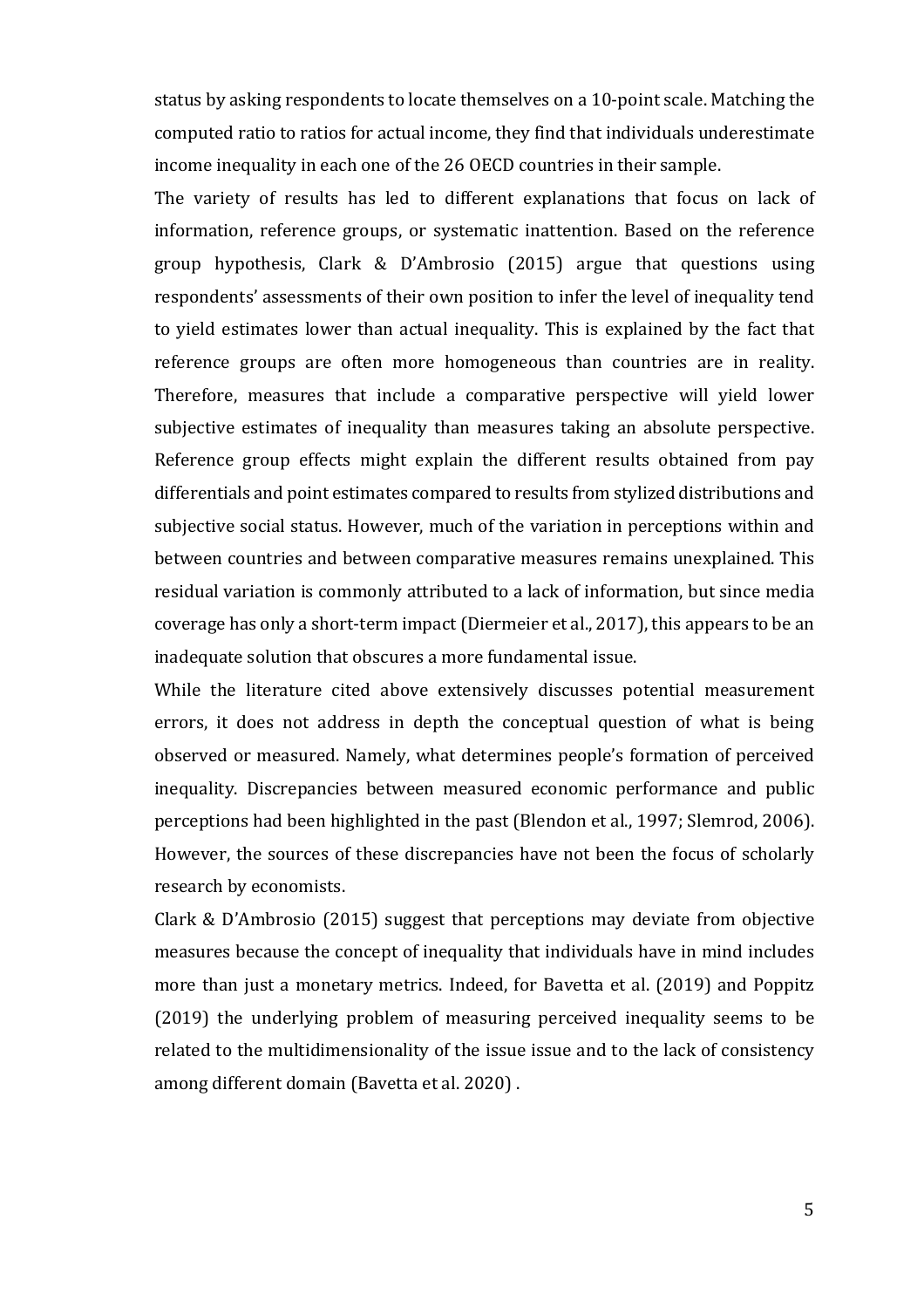## *What shapes perceptions of inequality?*

The drivers of accurate/inaccurate perceptions of inequality have yet to be fully studied. But, some recent research has begun to explore the contributing factors.

First, individual's economic, cultural and social capital (Poppitz, 2019) and, in the first place, employment status, education or occupational prestige and family background may contribute to distorted calculation of inequality. By the same token, Brunori (2017) emphasizes the role of cultural and social variables as well as of personal experiences of intergenerational social mobility to determine respondents' perception of inequality in opportunity.

Second, people's social group belonging exerts a 'framing' influence on their inference of perceived inequality (Cruces et al., 2013; Karadjia et al., 2017). Cruces et al. (2013) conducted a survey and field experiment in Argentina, showing that survey respondents' societal ranking in their local community predicted their perception of inequality at the country level. Xu & Garand  $(2010)$  further support the hypothesis that people project local perceptions onto their estimates of national inequality. However, this hypothesis of connection between subjective social status and inference does not come without caveats.

Third, individuals' (in)ability to correctly perceive inequality (Niehues 2014; Norton & Ariely, 2011; Chambers et al., 2014) determines perceived inequality between groups.

Fourth, the size of government expenditure correlates with perceived inequality (Engelhardt & Wagener, 2014). Bussolo et al.  $(2019)$  investigate the formation mechanism of inequality perception in a multidimensional way. In concrete, the authors find that people's inequality perceptions, driving their preferences for redistribution, depend on several factors:

- the context: uncertainties in the labour market (unemployment), actual inequality, poverty, and government expenditures in education;
- intergenerational fairness: how current income distribution and employment opportunities were generated;

individual characteristics: a higher social status (measured with education or income) correlates positively with perceiving one's own country as more equal, which might relate to self-interest motives or to access to information; political ideology not only has a direct impact on inequality perceptions (individuals who report to be on the left of the political spectrum perceive, ceteris paribus, their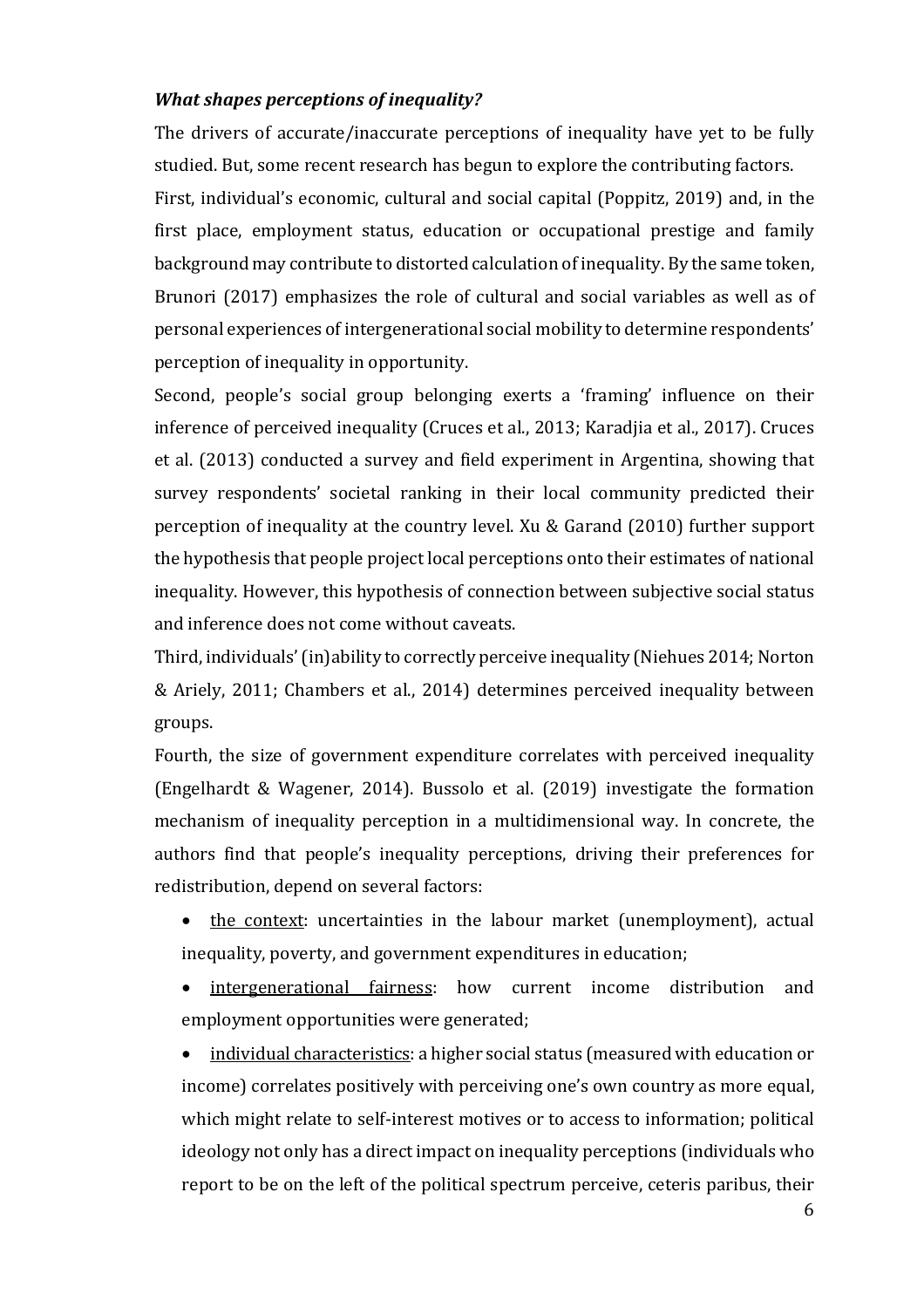country to be more unequal), but also in the way in which individuals transform information (economic context and own characteristics) into inequality perceptions.

Those four strands of literature highlight several facets of the same phenomenon, focusing a lot on its economic, social and political dimensions. Yet, there might be space for some other individuals' and latent dimensions that could help to explain people's formation of and reactions to perceived inequality: individuals' EI and their trust level. The first dimension, that is a component of the emotional intelligence, gives as a measure of how individuals respond emotionally to social comparison. In turn, measured in its generalized capacity, trust captures individuals' basic emotion towards the Government's work in safeguarding its citizens.

# *Emotional intelligence and perceived inequality*

Emotional intelligence (EI) refers to the ability to perceive, to appraise, to regulate and to manage with emotion information (Salovey & Mayer, 1990; Mayer et al., 2000). There is growing literature showing that EI plays a pivotal role in the development of pro-social behaviours (Trobst et al., 1994; Roberts & Strayer, 1996; Charbonneau & Nicol, 2002). Recently, we have observed that EI mediated the relationship between the need for relatedness - which regards the propensity of individuals to be connected with others – and psychological well-being measured as both happiness and flourishing (Callea et al., 2019).

When social behaviours are considered in work environments and job organizations, it is noteworthy that EI emerges as important factor in determining how people perceive organizational justice and inequality, and in determining job performance (Lawal & Omole, 2015; Zhu et al., 2015; Makkar & Basu, 2017). Individuals with higher EI display strong self-awareness and interpersonal skills, as well as better performances on the job. They are also more empathic, adaptable and able to cope with pressure, experiencing less stress and better health (Slaski  $\&$ Cartwright, 2002; Lawal & Omole, 2015).

How we emotionally connect with and react to other people's feelings, emotions, experiences of pleasure and pain might also be one of the building blocks of the processes of social comparison ("positional" or "status" concerns) with others (Tesser et al., 1988; Tesser, 1991; Akai et al., 2019). Building on this literature we investigate whether Emotional Intelligence (EI) might be one of the drivers of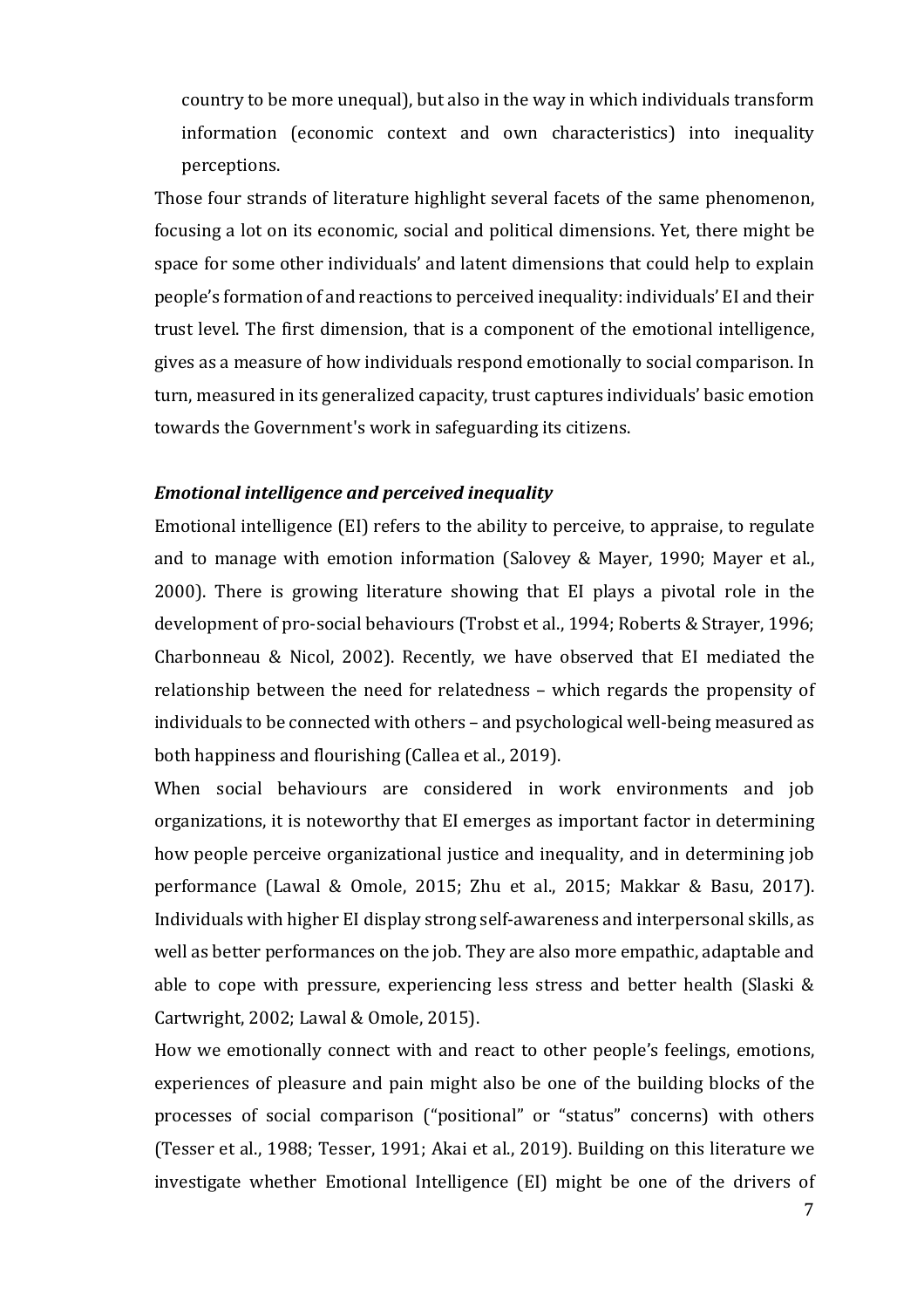perceived inequality. Here we make the specific hypothesis that if a person is endowed with a higher level of EI she will be more prone to have an egalitarian preference for the distribution of wealth within society. Or, in other words, the more one is able to recognize and self-regulate his own emotion the higher the perception of equality and the ability to empathize with others.

## **Trust and perception of inequality**

At the same time, the formation of the perception of inequality might respond to a lack of accountability of institutions, namely by generalized trust.

There is a substantive literature that has argued that the relation between income inequality and trust is negative. Important papers in this wide literature are Knack (2001), Alesina & La Ferrara (2002), Bjørnskov (2007), Leigh (2006a, 2006b), Gustavsson & Jordahl (2008) and Barone & Mocetti (2016). Leigh (2006b) claimed that, on a regional level, ethnic heterogeneity appears to be of greater importance than income inequality in explaining trust. Fischer & Torgler (2006) found evidence in support of the relative income hypothesis, that is, frustration with not being able to "keep up with the Joneses" decreases generalised trust.

Yet the direction of causation is not clear in the literature (Bergh & Bjørnskov, 2011; Bjørnskov & Svendsen, 2013). Bergh & Bjørnskov (2014) find a reverse causal relationship between inequality and trust. According to them countries with higher trust levels have less economic inequality with and without the mediation of the size of the welfare state. For Butler et al. (2016), individuals with too little or too much trust have lower income than individuals that have an intermediate level of trust.

While the previous works studied income inequality, the literature on perception of inequality is scant. To our knowledge, few other papers (Chi & Kwon, 2016; Knell & Stix, 2016) have causally linked perception of inequality and trust. Following Bergh & Bjørnskov (2014) we hypothesize, in this paper, that generalized trust is a determinant of perceived inequality along with EI. Specifically, we formulate the hypothesis that generalized trust, as a measure of social capital, will affect in a positive way people's drive to egalitarian distribution of economic resources.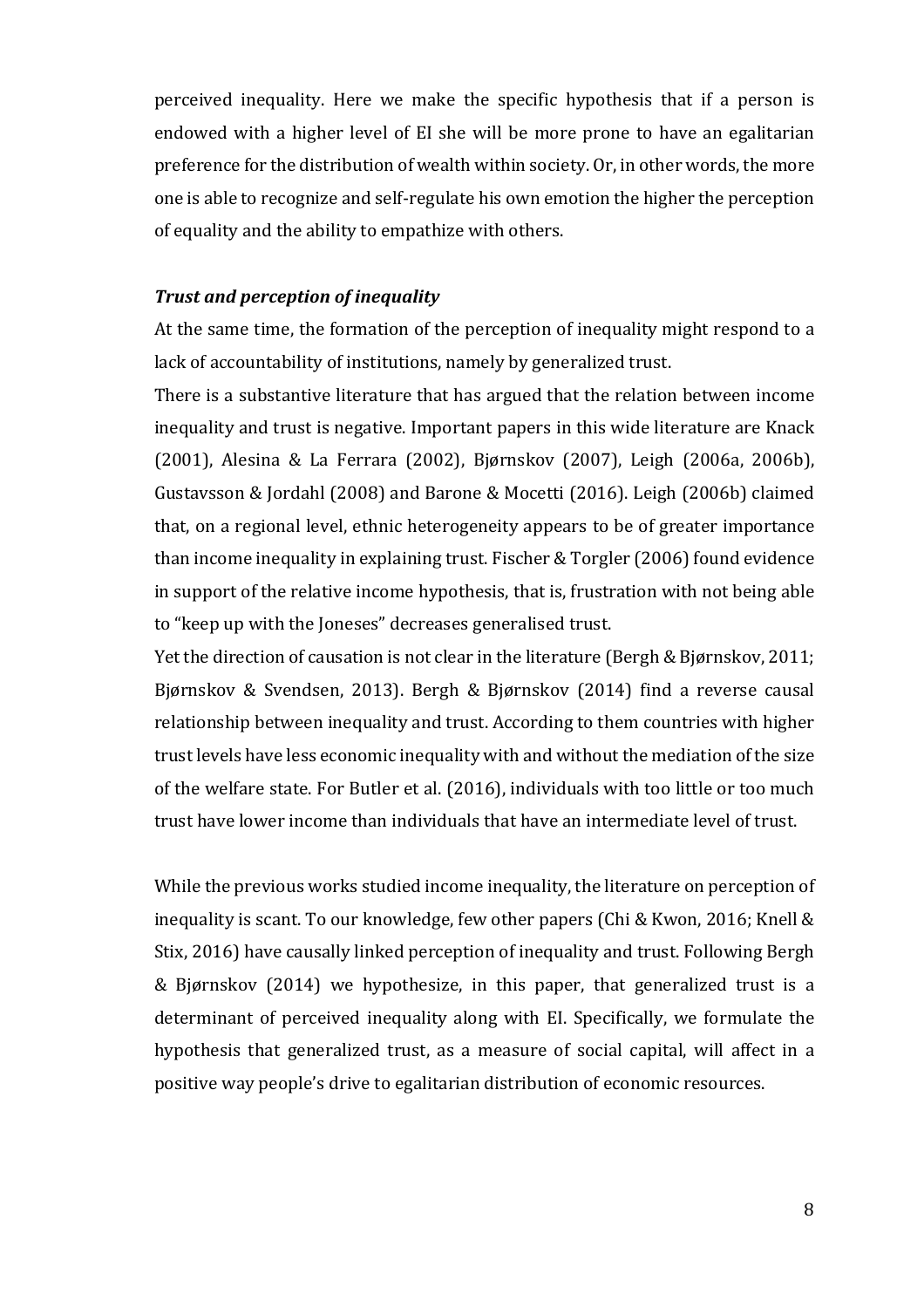#### *Why we care about perceptions*

The lack of alignment between actual inequality and its perception has consequences and effects on the natural development of society and on individuals' choice, behavior and emotional health. This disconnect is partly driven by how people form their opinions about the level of inequality and by their assessment of income distribution.

The assessment can be regarded, fundamentally, as a statistical inference problem and as such can be biased. Individuals observe the income levels of no more than a sub-sample of the population and must infer the entire distribution from that information. If agents do not fully account for the selection process involved in the formation of the sample they observe, their inferences will be systematically biased. This failure may be due to limitations in the information set available to the agents – the information might be costly or unavailable. Alternatively, agents may have the necessary information, but they may sometimes fail to use it correctly, as argued in the cognitive bias literature (Rabin, 1998; Camerer et al., 2003; Camerer et al., 2005). Misrepresentation of the reality has consequences on individuals' behaviour and motivation.

Previous research suggests that people's ideal levels of inequality are far lower than their perceptions of inequality (Norton & Ariely, 2011; Kiatpongsan & Morton, 2014) suggesting that correcting those perceptions, through intervention that make visible such dis-alignment, may bring people to realize how far reality is from their ideals and may influence their beliefs and behaviours.

In fact, irrespective of whether agents have limited information or bounded rationality, some research suggests that people's perceptions of inequality exert a larger influence on their policy preferences than the actual levels of inequality (Niehues, 2014; Kuziemko et al., 2014; Cruces et al, 2013; Bussolo et al., 2019; Chambers et al., 2014). It is perceived  $-$  not actual  $-$  inequality that is associated with support for redistribution (Gimpelson & Tresiman, 2018). Other works report that misperception of fairness of the income generation process affects the association between income inequality and subjective wellbeing (Bjørnskov et al., 2013). Especially the nexus between perceived inequality and happiness and flourishing is the interest of our paper. Indeed, if the connection between objective inequality and happiness has been discussed in numerous papers (Alesina et al., 2004; Mikucka and Sarracino, 2014; Bartolini & Sarracino, 2015; Mikucka et al., 2017; Graafland & Lous,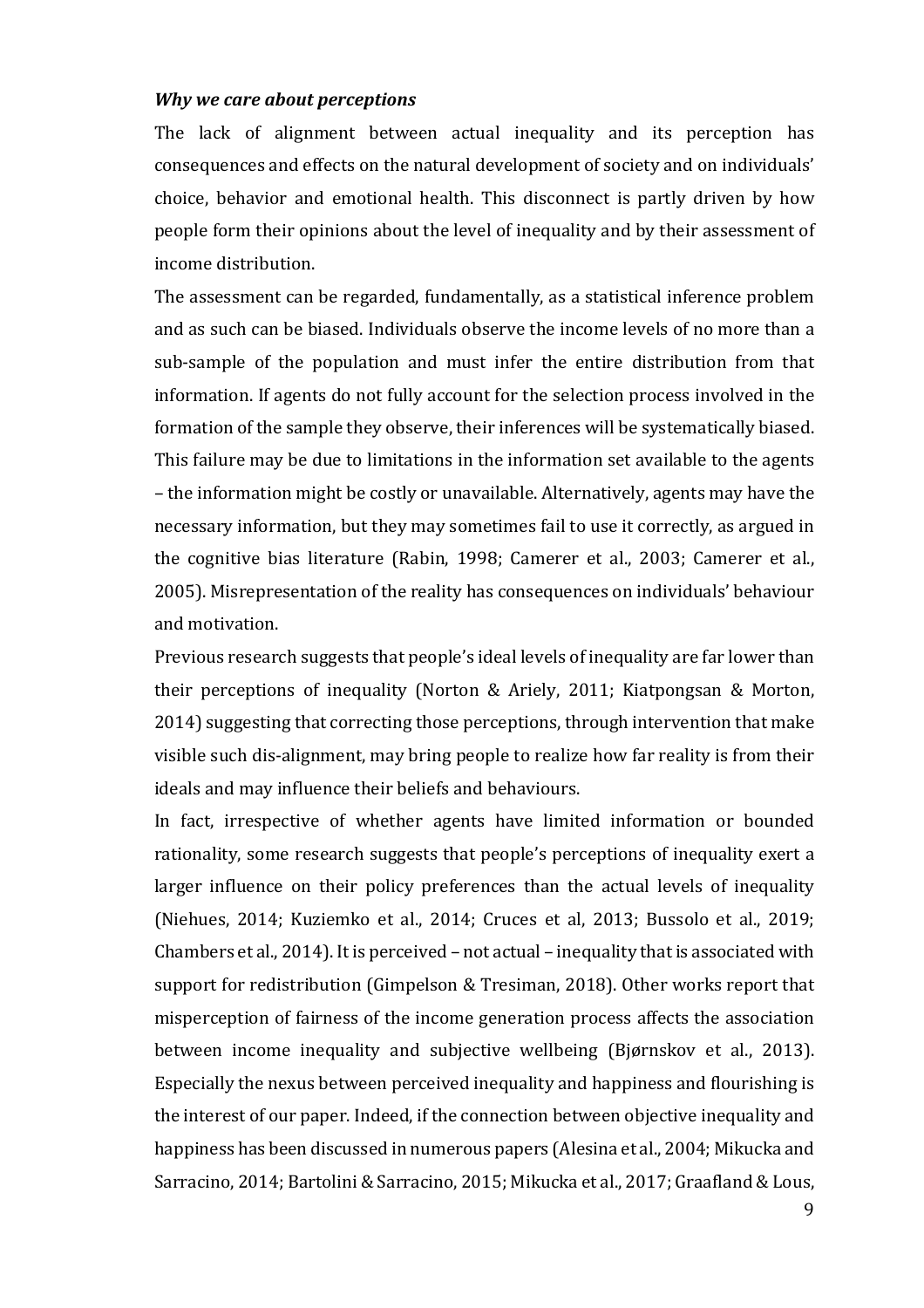2019; for a review see Ferrer-i-Carbonell  $&$  Ramos, 2014) the nexus between perception of inequality and happiness is new.

Exposure to inequality can be emotionally arousing in line or not with empathetic behavior (Kuziemko et al., 2014; Fehr & Gachter, 2002; Akay et al., 2019) and impact individuals' level of happiness and flourishing. In previous work (Callea et al., 2019) we investigated the relationship between EI and wellbeing, while here we take a further step in the analysis.

Emotional intelligence can have a direct and indirect effect on an individual's happiness and flourishing. The direct effect hypothesizes that the higher individuals' EI the higher their level of psychological wellbeing. The indirect effect is measured through perception of equality: the more one is able to self-regulate his own emotions the higher the perception of equality and the ability to empathize with others; and the more individuals perceive society as equal the more they are happy. Hence, our hypothesis aims at exploring whether stronger egalitarian drive and high emotional intelligence make individuals happier/more flourishing.

### *3. Data and Empirical Strategy*

Data were collected through an *ad hoc* online questionnaire designed to gather information on happiness, emotional intelligence, and perception of inequality as well as a wide range of socio-demographic characteristics.

Flourishing was computed with nine items of the European Social Survey, with a Likert scale ranging from 1 (strongly disagree) to 5 (completely agree). Happiness was measured with a single item through the positive emotion factor of the European Social Survey: the item was: "Taking all things together, how happy would you say you are?", rated on a scale ranging from 0 (extremely unhappy) to 10 (extremely happy).

EI was assessed with the Emotional Intelligence Scale (EIS), proposed by Schutte et al.  $(1998)$ , using the Italian version by Di Fabio et al.  $(2008)$ . It was composed of 33 items, with a Likert scale ranging from 1 (strongly disagree) to 5 (completely agree). For perception of inequality, we adapt the question in the International Social Survey Program (ISSP) by asking respondents which, among the 5 types of societies, best fitted the Italian situation. From the answers we elaborated an index measuring individuals' attitudes towards an equal society that we call "egalitarian drive" or, hitherto, "perception of inequality".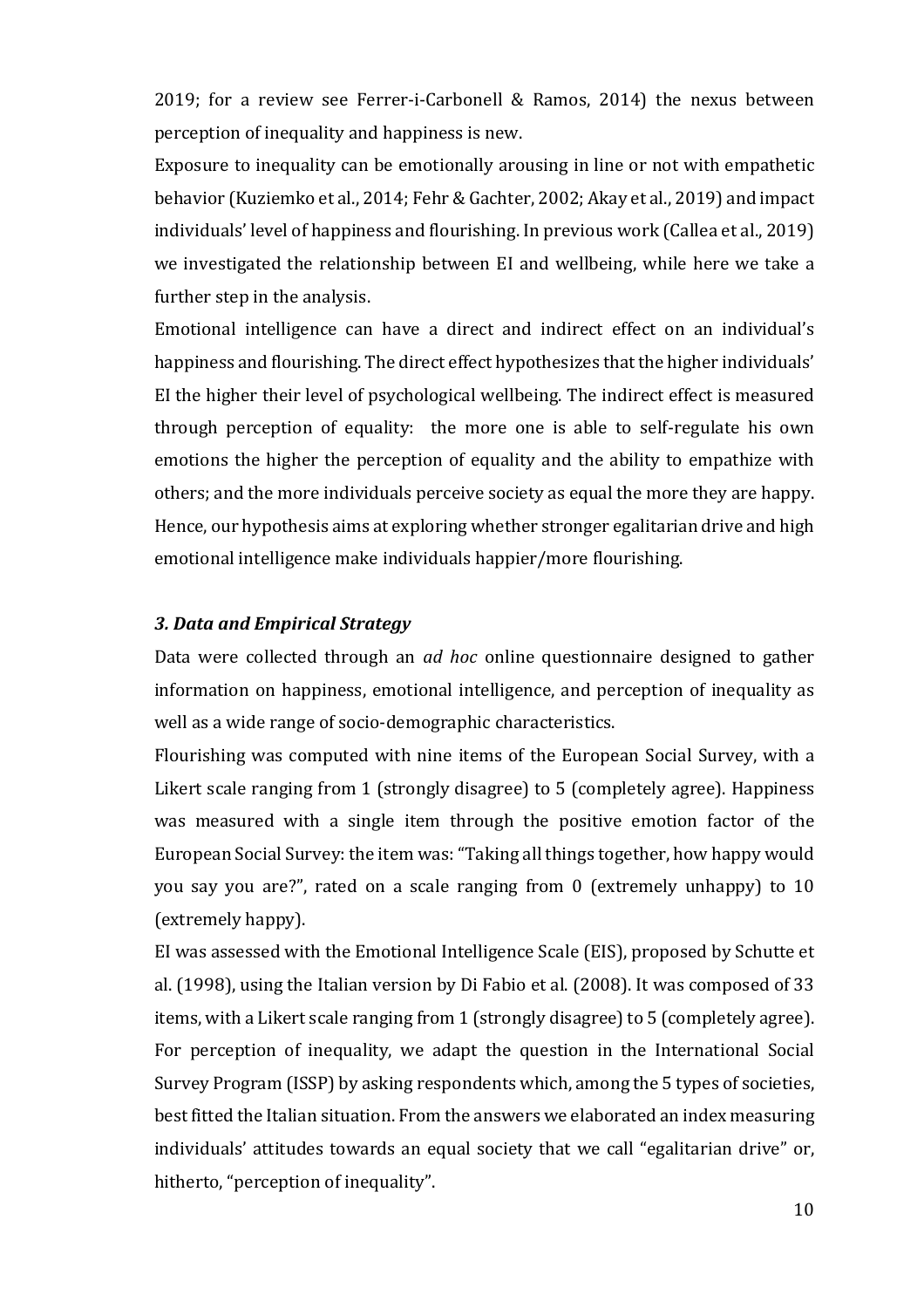The participants were selected via a snowball procedure, beginning with people known to the researchers. The questionnaires were collected via Computer Assisted Web Interviewing (CAWI) through an online platform. After completing the questionnaire, each participant was asked to send the link to other people. A sample of 627 individuals was collected. In particular, around 70 per cent were female, 32 years old on average (SD=14.9), with an income between 1,000 and 1,200 euros per month and a medium-low level of education (see Table 1 for the definition of the variables employed and Table 2 for full descriptive statistics).

# **[INSERT TABLE 1 ABOUT HERE] [INSERT TABLE 2 ABOUT HERE]**

Our hypotheses aim at exploring: i) whether context related factors such as social capital or individual related factors like the ability to appraise and to recognize emotions in the others play a role in the determination of a stronger perception of inequality; and consequently ii) whether a stronger perception of inequality and higher emotional intelligence make individuals happier/more flourishing;

Hence, the empirical strategy proposes three OLS regressions addressing such issues. The first specification tests the role of objective measure, as the Gini index, and subjective measures, such as trust and the EI in the determination of the perception of inequality. This specification is not affected by endogeneity,<sup>2</sup> therefore simple OLS was carried out.

The second and third specifications test separately the effect of the perception of inequality and the ability to appraise and to recognize emotions in the others on happiness and flourishing.

$$
Perc\_ineq_i = \alpha + \beta_1 \text{ trust}_i + \beta_2 \text{ El\_altruistic}_i + \delta I Covariates_i + \varepsilon
$$
 (1)

*Happiness<sub>i</sub>* = 
$$
\alpha + \beta_1
$$
 perc<sub>i</sub> ineq<sub>i</sub> +  $\beta_2$  El<sub>i</sub>altruistic<sub>i</sub> +  $\delta$  *ICovariates<sub>i</sub>* +  $\varepsilon$  (2)

 $2$  The variables trust and empathy were instrumented, as for specification 2 and 3, and the endogeneity test revealed that the independent variables were really exogenous. (Accepted the null, the variable is exogenous).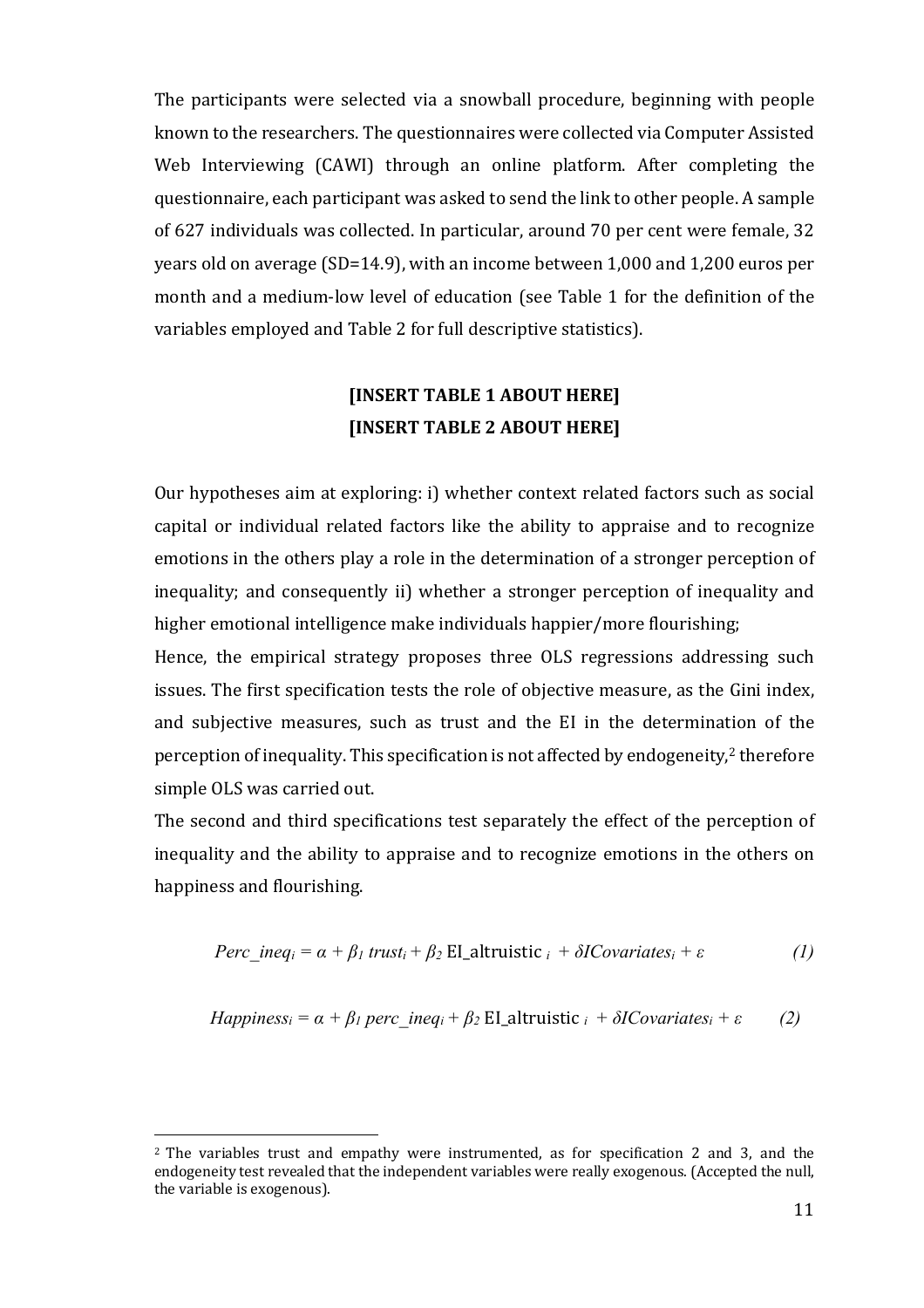In this case, in order to fix the possible endogeneity due to reverse causality, i.e. intrinsic endogeneity of wellbeing with PI and EI, the 2SLS instrumental variable approach is applied. In particular, three instruments are used: i) income comparison, which assesses if an individual perceives herself to be better off than her reference group; ii) the GINI index of the province,<sup>3</sup> weighted for the individual's income class; iii) the Spirituality component representing individuals' beliefs and faith (Table 9 in the Appendix).<sup>4</sup> The three instruments are correlated with PI and EI but not with the Happiness and Flourishing.

## *4. Results*

The first specification assesses the relation among institutional related factors social capital  $-$  and individual related factor  $-$  the ability to recognize others' emotions – and the perception one may have of an egalitarian society. In alignment with the results of Bergh & Bjørnskov (2014) and of the behavioural economics literature on social sentiments (e.g., Pelligra, 2011; Edele et al., 2013; Klimecki et al., 2016) Table 3 shows that institutional factors like social capital and Gini have a significant effect on PI. In fact, higher levels of social capital, in the form of trust, significantly reduce the individual perception of inequality  $(-1.017)$ . Moreover, it is worth noting, the higher the level of regional inequality  $(\text{gini}^2)$  the more society is

 $3$  We also insert a squared term for the Gini index along with its linear term to test whether the nexus between true inequality and Happiness/Flourishing is nonlinear. Namely, Yu & Wang (2017) argue that income inequality and happiness should exhibit an inverted U-shaped relationship due to the dynamic competing process between two effects: when inequality is relatively low, the *signal effect* dominates – where individuals feel happy since they consider inequality as a signal of social mobility and expect upward mobility – but, if inequality rises above a critical level, the *jealousy effect* prevails – where individuals turn unhappy since they are disillusioned on the prospect of upward mobility and jealous of their wealthier peers. The authors report empirical cross-country validations of their hypothesis.

<sup>&</sup>lt;sup>4</sup> The spirituality instrument is introduced by one of the factors of Magnano et al (2019)'s validation of the Jarel Spiritual Well-Being Scale. The Jarel Scale defines spiritual well-being as a sense of harmonious interconnectedness between self, others/nature, and Ultimate Other which exists throughout and beyond time and space. Research has shown that spirituality has a double impact on EI. The first effect is on empathy: Empathy may be a product of spiritual well-being and selftranscendence (King et al., 2012). The second effect is on Emotion regulation: Pizarro and Salovey (2002) suggest that one can increase the ability to engage in effective emotional regulation through religious belief and participation, which in turn may influence one's spiritual well-being. Individuals may be involved in practices such as prayer, meditation, and rituals like morning devotions that change the intensity of emotions and permit regulation of feelings (Guela, 2004; Pizarro & Salovey, 2002). The scale is composed by 16 items that Magnano et al  $(2019)$  re-ordered in three factors. Please refer to TABLE %%% for a full display of the 16 items.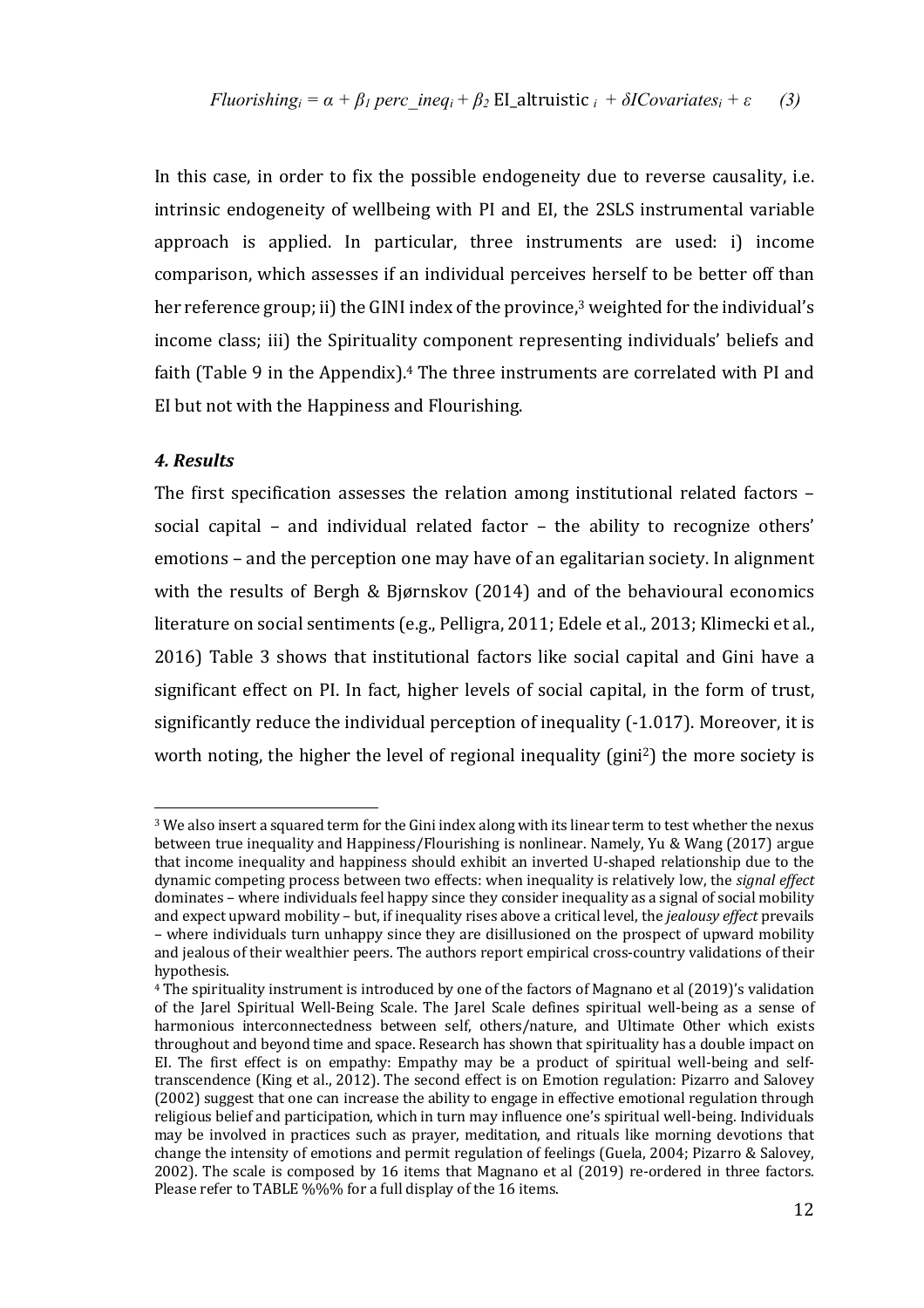perceived as unequal (-1,8). Whereas the more self-perception of income is defined by far better than the reference category the lower is the individual's perception of inequality (-0.184).

## [**INSERT TABLE 3 ABOUT HERE]**

But why does the perception of inequality matter? As recalled in Section 2, some research suggests that people's perceptions of inequality exert a larger influence on their policy preferences and that misperception of fairness of the income generation process affects the association between income inequality and subjective wellbeing. Therefore, the second and third specifications assess the impact of perception of inequality on subjective wellbeing and psychological wellbeing. In addition, attention to the effect of empathy on wellbeing is proposed because the ability to recognize others' emotions was found to positively affect wellbeing (Callea et al., 2019). Table 4 reports results on happiness. The latter is instrumented with three variables: income comparison, the GINI index of the province,<sup>5</sup> and individual's beliefs and faith (Spirituality). The instruments are relevant, meaning that they are significantly correlated with the endogenous regressors (the null of the underidentification test is rejected). The instruments are also valid, meaning that they are uncorrelated with the error terms thus being exogenous (the Sargan test accepts the null). Moreover, the endogeneity test suggests that our independent variable  $-$  Happiness (the same applies to Flourishing)  $-$  is really endogenous.

It is worth noting that the Gini index and social capital increase their coefficients from Specification 1 (Table 3) to Specification 2 (Table 4). Such results confirm the importance of institutional variable such as Gini and social capital.

Looking at the first stage, as seen in the previous specification, results show that income comparison is a good predictor of perception of inequality, namely the more individuals perceive their income by far better than the reference category the lower is the average perception of inequality. Moreover, the status of being single emerges as significant variable in modulating individual's PI. Spirituality, instead, results to be a stronger instrument for EI rather than PI. The more one has stronger beliefs

<sup>&</sup>lt;sup>5</sup> Our results fail to find a significant effect for either Gini or Gini<sup>2</sup>. Thus, we do not find support for the hypothesis that income inequality and happiness should exhibit an inverted U-shaped relationship (Yu & Wang, 2017).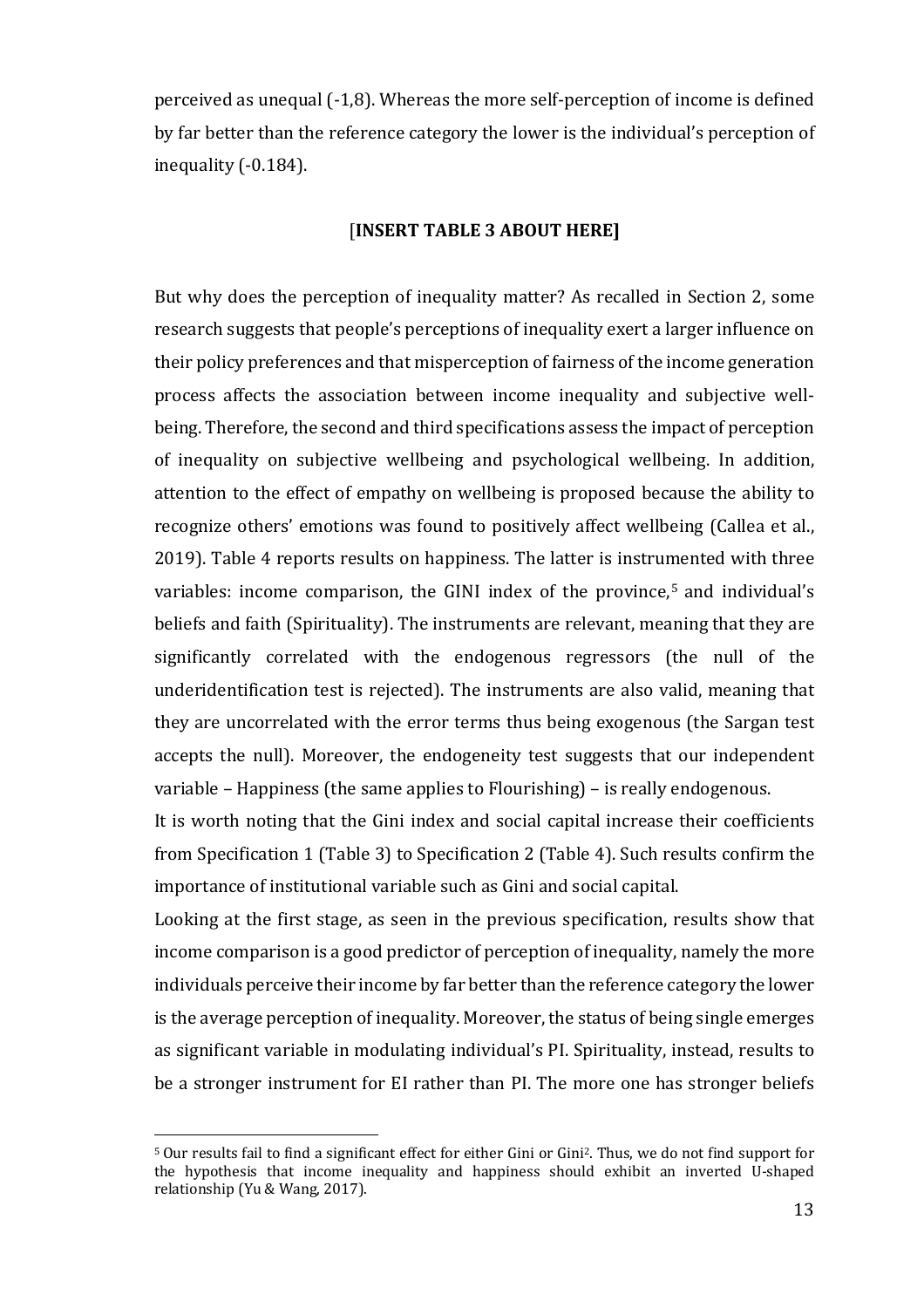and faith, the more is able to self-regulate his own emotion the higher the ability to recognize others' emotions. As well as deprivation appears to count more for EI than for PI. The second stage results strongly highlight both perception of inequality and emotional intelligence as predictor of happiness. Namely a 1-point higher perceived inequality brings to a 2.194 lower level of happiness. It means the more individuals perceive society as unequal the less they are happy. Moreover, the level of emotional intelligence is found to significantly affect happiness and a 1-point increase in the level of EI brings to a 2.634 higher level of happiness. These results are robust also when we consider only one factor of EI, i.e. empathy, as previous findings suggested (Callea et al., 2019), the capability to recognize others' emotions is found to significantly affect happiness (Table 6, 7 and 8 in the appendix).

# **[INSERT TABLE 4 ABOUT HERE]**

Table 5 reports the results on Flourishing. In this case, the ability to recognize and regulate own's emotions and being empathetic with others is found to be a significant predictor of flourishing: individuals who reported higher scores in EI also reported higher level of psychological wellbeing  $(1.211)$ . On the contrary, perceived inequality does not seem to affect flourishing, while being educated and having higher social capital increases individual flourishing.

#### **[INSERT TABLE 5 ABOUT HERE]**

Even though, if we consider specification 2 and 3 altogether, the effect of perceived inequality on wellbeing may result controversial, it is worth remarking the wellgrounded difference between the two dependent variables. Indeed, both variables underlie a concept of wellbeing, yet happiness is a hedonic measure of wellbeing based on self-reported measures of positive and negative emotional affects, whereas flourishing is a eudemonic measure of psychological wellbeing measured through a validated psychometric scale. In this context, the former is a subjective evaluation of wellbeing, the latter goes beyond the respondent's reflective evaluation and emotional status and focuses on the functioning and the realisation of the person's objective wellbeing status (Bruni et al., 2008). Bearing this difference in mind, interpreting the results appears coherent: the subjective evaluation of inequality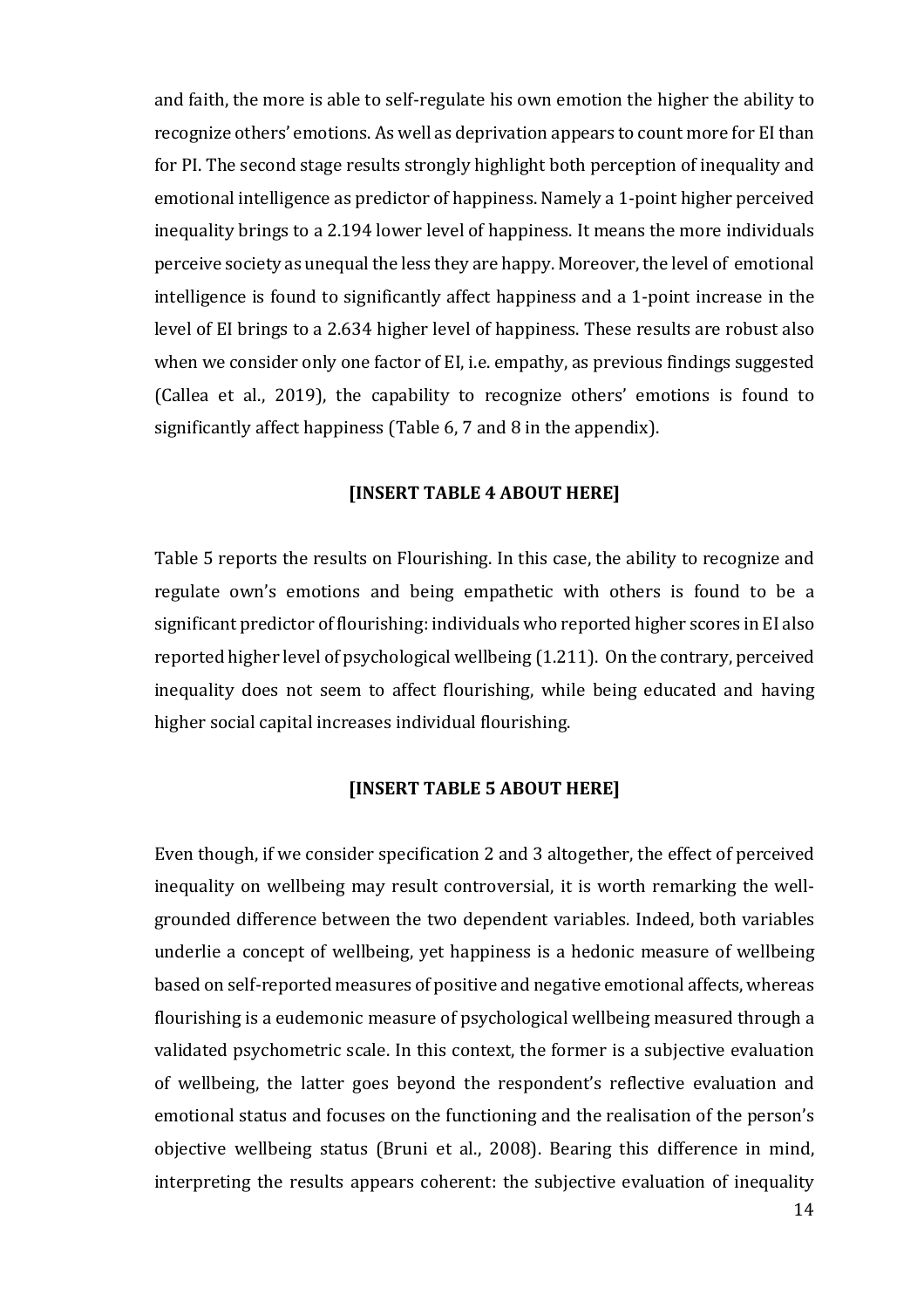affects the subjective evaluation of individual wellbeing but it does not affect a more comprehensive and cognitive psychological evaluation of wellbeing. Moreover, it is worth noting, emotional intelligence positively correlates with the perception of inequality, which in turn affects happiness, highlighting an indirect effect of EI on happiness.

## *5. Discussion and Conclusions*

We started pointing out that rising income inequality is shaking rich countries' societies and creating a sense of widespread insecurity which is taking a heavy toll on individual wellbeing. In turn, this is prompting policy makers to take corrective action to protect individual wellbeing. Yet, we posited that cognitive biases, misconceptions and emotions might detach inequality, as perceived by individuals, from the real ("true") measures of inequality. In view of this potential detachment, should well-intentioned policy makers aiming to revamp individual wellbeing just aim to reduce "true" inequality or should they aim first and foremost to diminish "perceived" inequality? Besides, should policy makers disregard the role of individuals' emotions or should they aim to empower individuals with abilities to manage their own emotions in a way to curb the stress caused by inequality so to achieve better outcomes for their own and society's wellbeing?

Accordingly, the main task we undertook was to dig into the complex interactions whereby inequality affects individual wellbeing. As to individual wellbeing, we assessed it both through hedonic measures - Happiness - and through eudemonic measures - Flourishing. Regarding income inequality, we navigated among an objective measure  $-$  the Gini index  $-$  and a range of variables pertaining to an individual's subjective perceptions and emotions, such as the individual's perceived inequality, emotional intelligence and social trust.

We used a unique survey of 627 Italian respondents to a questionnaire tailor-made to embrace individuals' Emotional Intelligence (EI), and perceptions about various socio-economic variables.

Via an instrumental variable approach to tackle the intrinsic endogeneity of wellbeing with perceived inequality (PI) and EI, we reached two main results.

First, the higher emotional intelligence the higher the individual wellbeing in both its specimen, i.e. its fundamental state (i.e. eudemonic) and its superficial instance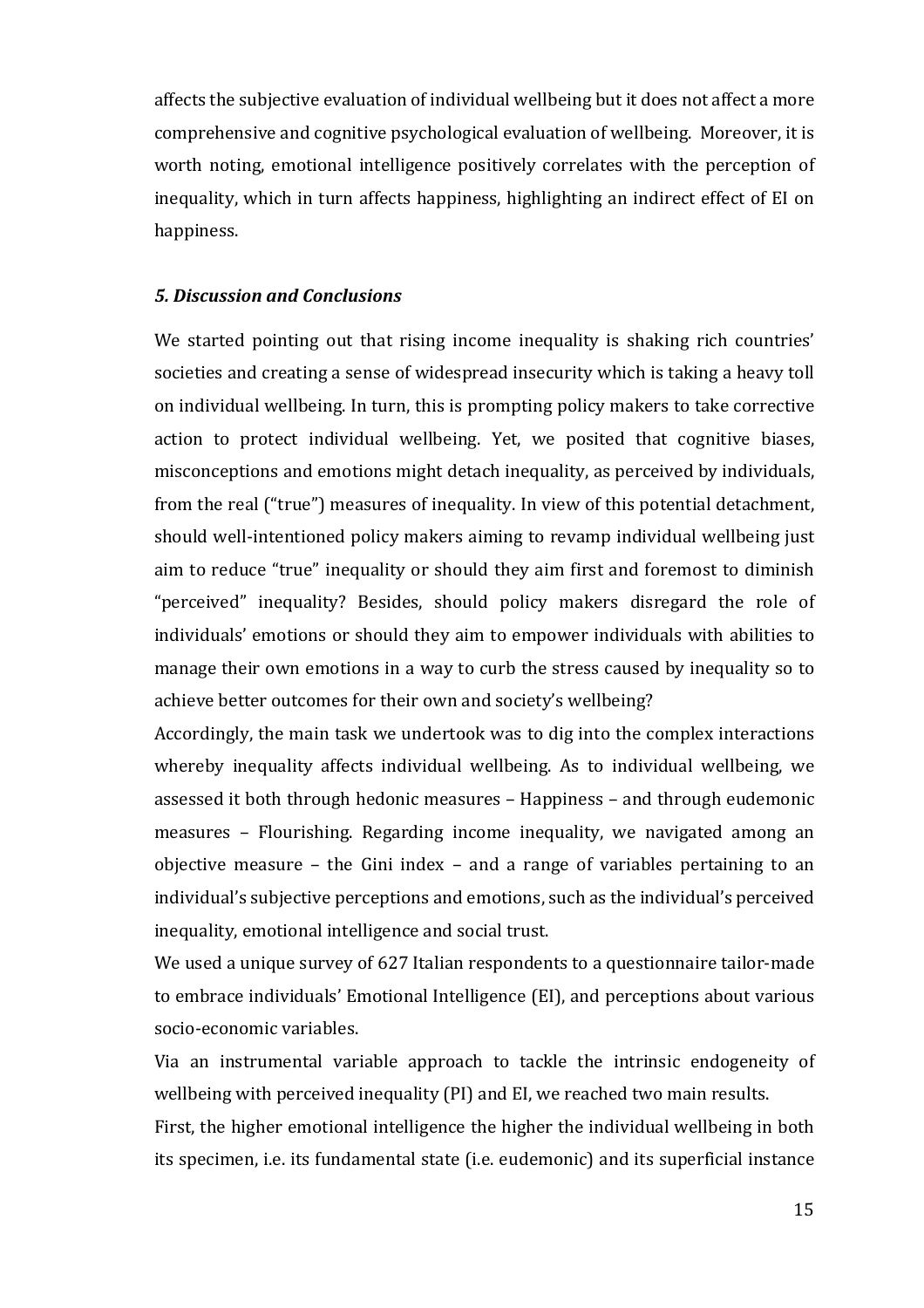(i.e hedonic state). Second, that PI impacts, negatively, only the hedonic state of individual well-being, the one that is more sensitive and fickler to social discontent. Moreover, we found that PI depends positively on an individual's trust, income comparison with peers and Gini index.

Hence, to avoid that such discontent could lead to irrational and self-defeating choice  $-$  like voting intention that goes beyond what is captured by standard financial and economic indicators<sup>6</sup> (Liberini, Redoano, and Proto, 2017; Esaiasson, Dahlberg, and Kokkonen, 2017; Ward, 2019)- we can work on two dimensions. On the one hand we could design interventions apt to increase trust and, in turn, reduce Perception of Inequality; on the other hand we could design policy oriented to increase Emotional Intelligence that, simultaneously, acts directly and compensates, the negative effect of PI, on happiness.

Finally, while our investigation used data collected in 2018-2019, future research might try to elucidate whether our findings were robust to the epochal shock imparted on society and on individual perceptions by the COVID-19 pandemic.

# References

Akay A., Karabulut G. & Terzioglu B. (2019). Standing in Others' Shoes: Empathy and Positional Behavior. Front Psychol, 10, 2226.

Alesina A. & La Ferrara E. (2002), Who Trusts Others?, *J. Publ Econ.* 85(2): 207–234.

Alesina A., Di Tella R. & MacCulloch R. (2004). Inequality and happiness: Are Europeans and Americans different? *J. Publ Econ.*, 88.

Alvaredo F., Atkinson A.B., Piketty T. & Saez E. (2013). The top 1 percent in international and historical perspective. *J. Econ Perspect*, 27(3), 3-20.

Arestis P. & Gonzalez-Martinez A.R. (2016). Income inequality: Implications and relevant economic policies. *Panoeconomicus*, 63(1), 1-24.

Baron-Cohen S. & Wheelwright S. (2004). The empathy quotient: an investigation of adults with asperger syndrome or high functioning autism and normal sex differences. *J Autism Dev Disord* 34: 164–75. Doi: 10.1023/B:JADD.0000022607.19833.00

Barone G. & Mocetti S. (2016). Inequality and trust: New evidence from panel data. *Econ Inq*, 54(2): 794-809.

 $6$  The literature on the political determinants of subjective well-being, instead, is prolific and wellestablished. See Alvarez-Diaz, Gonzalez, and Radcliff (2010), Di Tella and MacCulloch (2005); Flavin and Keane (2012); Flavin, Pacek, and Radcliff (2011); Pacek and Radcliff (2011); Radcliff (2001); Stutzer and Frey (2006).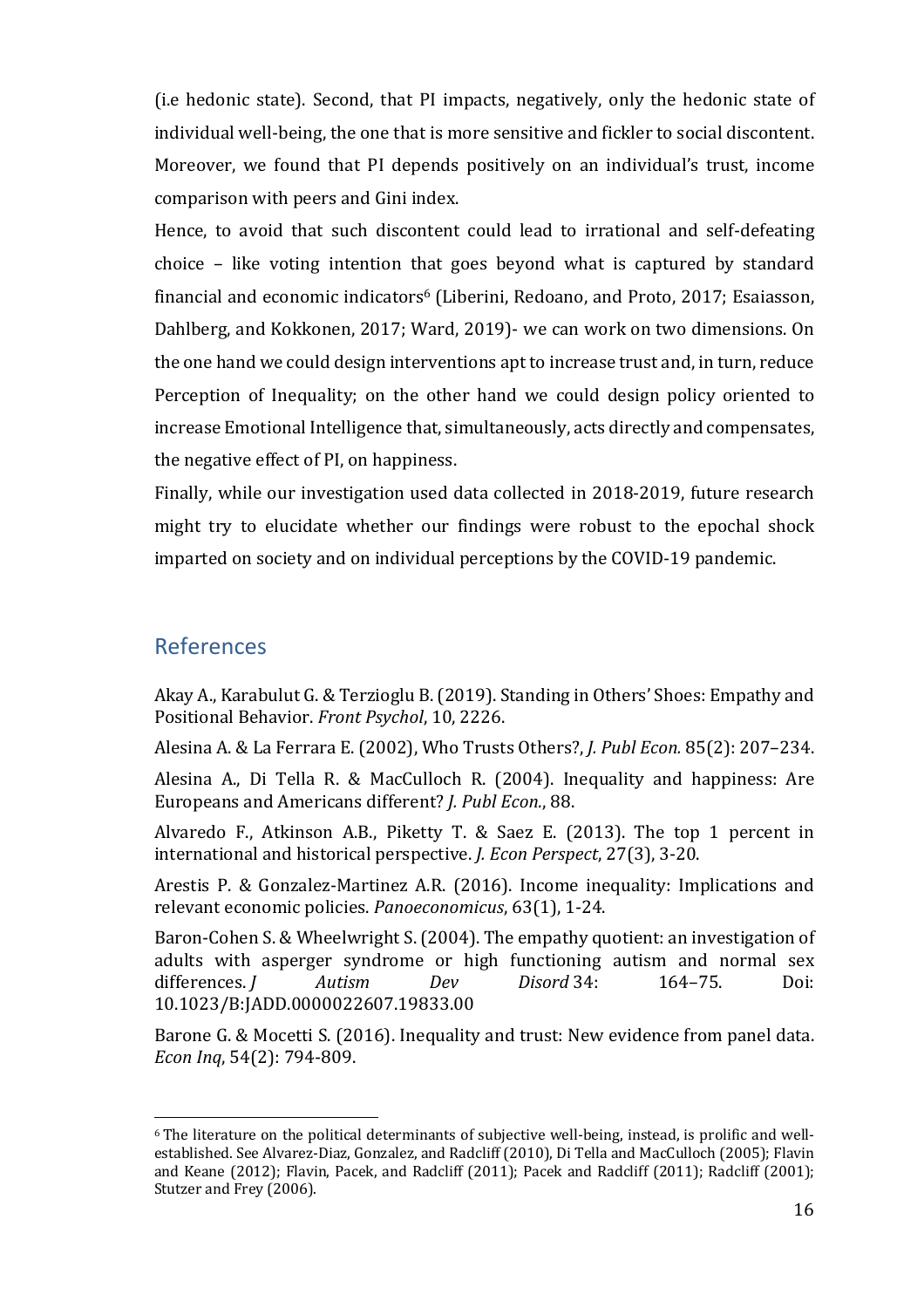Bartolini S., Bilancini E, & Pugno M. (2013). Did the decline in social connections depress Americans' happiness. *Social Indic Res.* 110(3): 1033-59.

Bartolini S. & Sarracino F. (2015). The dark side of Chinese growth: Declining social capital and well-being in times of economic boom. *World Dev* 74: 333-351.

Bavetta, S., Li Donni, P., & Marino, M. (2020). How consistent are perception of inequality? *Journal of Economic Pscychology*.

Bavetta S., Li Donni P. & Marino M. (2019). An empirical analysis of the determinants of perceived inequality. *Rev Income Wealth*.

Benabou R. & Ok E.A. (2001). Social mobility and the demand for redistribution: the POUM hypothesis. *Quart J Econ*, 116(2), 447-487.

Benjamin D.J., Heffetz O., Kimball M.S. & Szembrot N. (2014). Beyond happiness and satisfaction: Toward well-being indices based on stated preference, *Am Econ Rev* 104(9): 2698-2735.

Bergh A. & Bjørnskov C. (2014). Trust, welfare states and income equality: Sorting out the causality. *Eur J Pol Econ*, 35, 183-199.

Bergh A. & Bjørnskov C. (2011). Historical trust levels predict the current size of the welfare state. Kyklos 64: 1-19.

Bjørnskov C. & Svendsen G.T. (2013). Does social trust determine the size of the welfare state? Evidence using historical identification. *Publ Choice* 157: 259-286.

Bjørnskov C., Dreher A., Fischer J.A., Schnellenbach J. & Gehring K. (2013). Inequality and happiness: When perceived social mobility and economic reality do not match. *J Econ Behav Org* 91: 75-92.

Bjørnskov C. (2007). Determinants of generalized trust. A cross-country comparison. *Publ Choice* 130: 1–21.

Blendon R.J., Benson J.M., Brodie M., Morin R., Altman D.E., Gitterman D., Brossard M. & James M. (1997). Bridging the gap between the public's and economists' views of the economy. *J Econ Persp*, 11(3): 105-118.

Bonikowski B. (2017). Ethno-nationalist populism and the mobilization of collective resentment. *British J Sociology*, 68: S181-S213.

Boyce C.L., Wood A.M. & Powdthavee N. (2013). Is personality fixed?. *Social Indic Res* 111(1): 287-305.

Bruni L. (2008). Back to Aristotle? Happiness, eudaimonia, and relational goods. In Bruni L., Comim F, & Pugno M. (Eds.) Capabilities and Happiness. Oxford: Oxford University Press: 114-39.

Brunori P. (2017). The Perception of Inequality of Opportunity in Europe. *Rev Income Wealth*, 63(3): 464–91.

Bublitz E. (2017). Misperceptions of income distributions: Cross-country evidence from a randomized survey experiment (No. 694). LIS Working Paper Series.

Bussolo M., Ferrer-i-Carbonell A., Giolbas A. & Torre I. (2019). I Perceive Therefore I Demand: The Formation of Inequality Perceptions and Demand for Redistribution. The World Bank.

Butler J., Giuliano P. & Guiso L. (2016), The Right Amount of Trust. *J Eur Econ Assoc* 14(5), 1155–1180.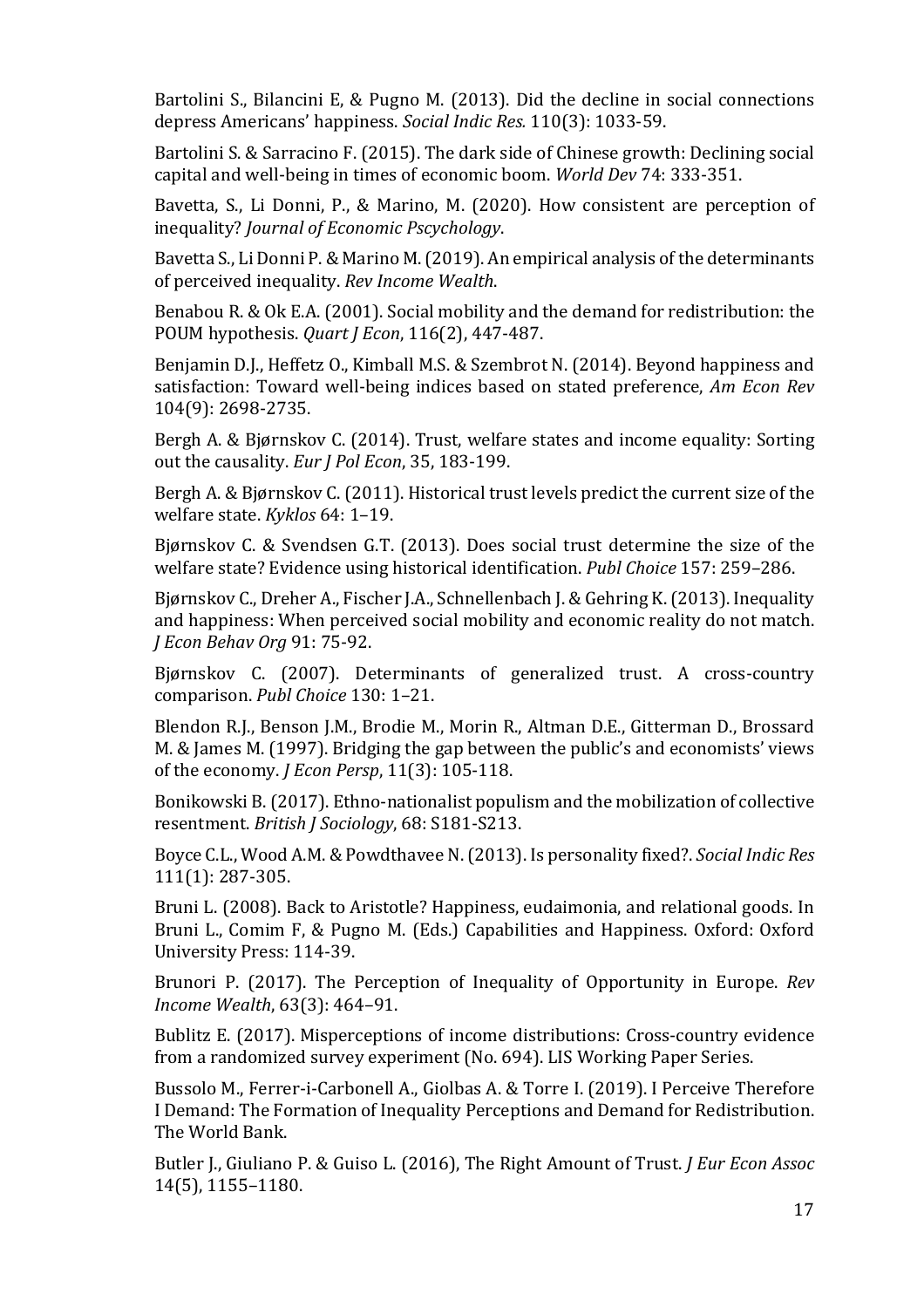Camerer C., Ho T. & Chong K. (2003). Models of thinking, learning, and teaching in games. *Am Econ Rev* 93(2): 192-195.

Cancho C., Dávalos M.E., Demarchi G., Meyer M. & Páramo C.S. (2015). *Economic mobility* in Europe and Central Asia: exploring patterns and uncovering puzzles. The World Bank.

Cancho C., Davalos M.E. & Sánchez-Páramo C. (2015). *Why so gloomy? Perceptions of economic mobility in Europe and Central Asia*. The World Bank.

Chambers J.R., Swan L.K. & Heesacker M. (2014). Better off than we know: Distorted perceptions of incomes and income inequality in America. *Psychol Sc*, 25(2): 613-18.

Charbonneau D. & Nicol A.A.M. (2002). Emotional intelligence and prosocial behaviors in adolescents. Psychological Reports, 90, 361-370

Chi E. & Kwon H.Y. (2016). The trust-eroding effect of perceived inequality: Evidence from East Asian new democracies. *Social Sc J*, *53*(3): 318-328.

Choi G. (2019). Revisiting the redistribution hypothesis with perceived inequality and redistributive preferences. *Eur* J Pol *Econ*, 58, 220-244.

Chong J.K., Camerer C.F. & Ho T.H. (2005). Cognitive hierarchy: A limited thinking theory in games. *Experimental Bus Res*: 203-228.

Clark A.E. (2016). SWB as a measure of individual well-being. In M. Adler, M. Fleurbaey (Eds.), Oxford handbook of well-being and public policy. Oxford: Oxford University Press, Chap. 16: 518-552.

Clark A.E. & D'Ambrosio C. (2015), Attitudes to Income Inequality: Experimental and Survey Evidence, in Atkinson, A.B. & Bourguignon F., eds. Handbook of income distribution. Elsevier. Chap. 15: 1147-1208.

Clark A.E. & Senik C. (2011). Is happiness different from flourishing? *Rev d'économie politique* 121: 17-34.

Cobb-Clark D.A. & Schurer S. (2013). Two economists' musings on the stability of locus of control. *Economic J.* 123: F358-F400.

Crespo R.F. & Mesurado B. (2015). Happiness economics, eudaimonia and positive psychology: from happiness economics to flourishing. *J Happ Stud*. 16: 931-46.

Cruces G., Perez-Truglia R. & Tetaz M. (2013). Biased perceptions of income distribution and preferences for redistribution: Evidence from a survey experiment. *J Publ Econ*, 98, 100-112.

De Vignemont F. & Singer T. (2006). The empathic brain: How, when and why? *Trends Cogn Sc*, 10, 435–441.

De Waal F.B. (2008). Putting the altruism back into altruism: the evolution of empathy. Ann Rev Psychol. 59, 279-300.

De Waal F.B. (2012). The antiquity of empathy. *Science* 336, 874–876.

Diermeier M. et al. (2017). Impact of Inequality-Related Media Coverage on the Concerns of the Citizens. DICE Disc Pap 258. Düsseldorf: Heinrich-Heine-Universität.

Di Fabio A., Giannini M. & Palazzeschi I. (2008). Intelligenza emotiva: Proprietà psicometriche della emotional intelligence scale (EIS). *Couns G Ital Ric Appl 1*: 61– 71.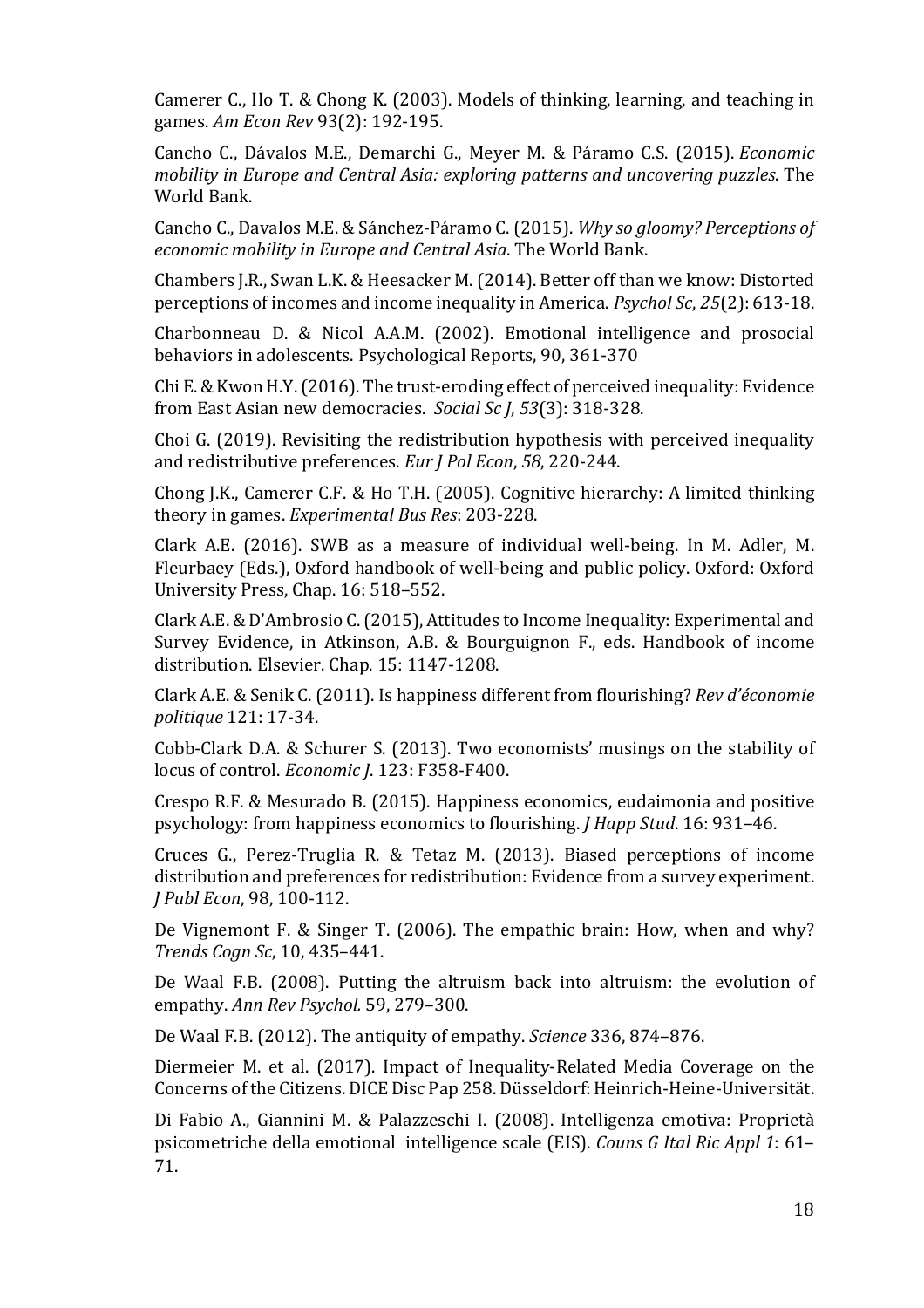DiPrete T.A.  $(2007)$ . Is this a great country? Upward mobility and the chance for riches in contemporary America. *Res Social Stratif & Mobility*, 25(1), 89-95.

Dufwenberg M. (2002). Marital Investment, time consistency and emotions. *J Econ Behav Org*, 48, 57-69.

Edele A., Dziobek I. & Keller M. (2013). Explaining altruistic sharing in the dictator game: the role of affective empathy, cognitive empathy, and justice sensitivity. *Learn Individ Differ.* 24, 96–102. Doi: 10.1016/j.lindif.2012.12.020

Esaiasson, P., S. Dahlberg, and A. Kokkonen. 2017, September. "In Pursuit of Happiness—Life Satisfaction Drives Political Support." Paper prepared for the ECPR General Conference, Oslo

Engelhardt C. & Wagener A. (2017). What Do Germans Think and Know about Income Inequality? A Survey Experiment. *Socio-Econ Rev.* 

Engelhardt C. & Wagener A. (2014). Biased Perceptions of Income Inequality and Redistribution. CESifo Working Paper Series No. 4838.

Ferrer-i-Carbonell A. (2005). Income and well-being: an empirical analysis of the comparison income effect. *J Pub Econ* 89, 997-1019.

Ferrer-i-Carbonell A. & Ramos X. (2014). Inequality and happiness. *J Econ Surveys* 28(5): 1016-1027.

Fischer J.A.V. & Torgler B. (2006). The effect of relative income position on social capital, *Econ Bull*, 26, 1-20.

Fontaine P. (2001). The changing place of empathy in welfare economics. *Hist Polit* Econ. 33, 387-409. Doi: 10.1215/00182702-33-3-387

Fontaine P. (1997). Identification and economic behavior sympathy and empathy in historical perspective. *Econ & Philosophy*, 13(2), 261-280.

Gallese V. & Goldman A. (1998). Mirror neurons and the simulation theory of mindreading. *Trends Cogn Sc*, 2, 493-501.

Gimpelson V. & Treisman D. (2015), Misperceiving Inequality. NBER Working Papers 21174, National Bureau of Economic Research.

Glaeser E.L., Laibson D.I., Scheinkman J.A. & Soutter C.L. (2000), Measuring Trust. *Quart J Econ* 115(3), 811–846.

Graafland J. & Lous B. (2019). Income inequality, life satisfaction inequality and trust: a cross country panel analysis. *J Happ Stud, 20*(6), 1717-1737.

Graham C.N. & Nikolova M. (2015). Bentham or Aristotle in the development process? An empirical investigation of capabilities and subjective well-being, *World Dev* 68: 163-179.

Gustavsson M. & Jordahl H. (2008), Inequality and Trust in Sweden: Some Inequalities are More Harmful than Others. *J Publ Econ*. 92(1-2), 348-365.

Helliwell J.F., Norton M.B., Huang H. & Wang S. (2018a). Happiness at different ages: the social context matters. NBER wp. 25121.

Jackson P.L., Meltzoff A.N. & Decety J. (2005). How do we perceive the pain of others: A window into the neural processes involved in empathy. *NeuroImage*, 24, 771–79.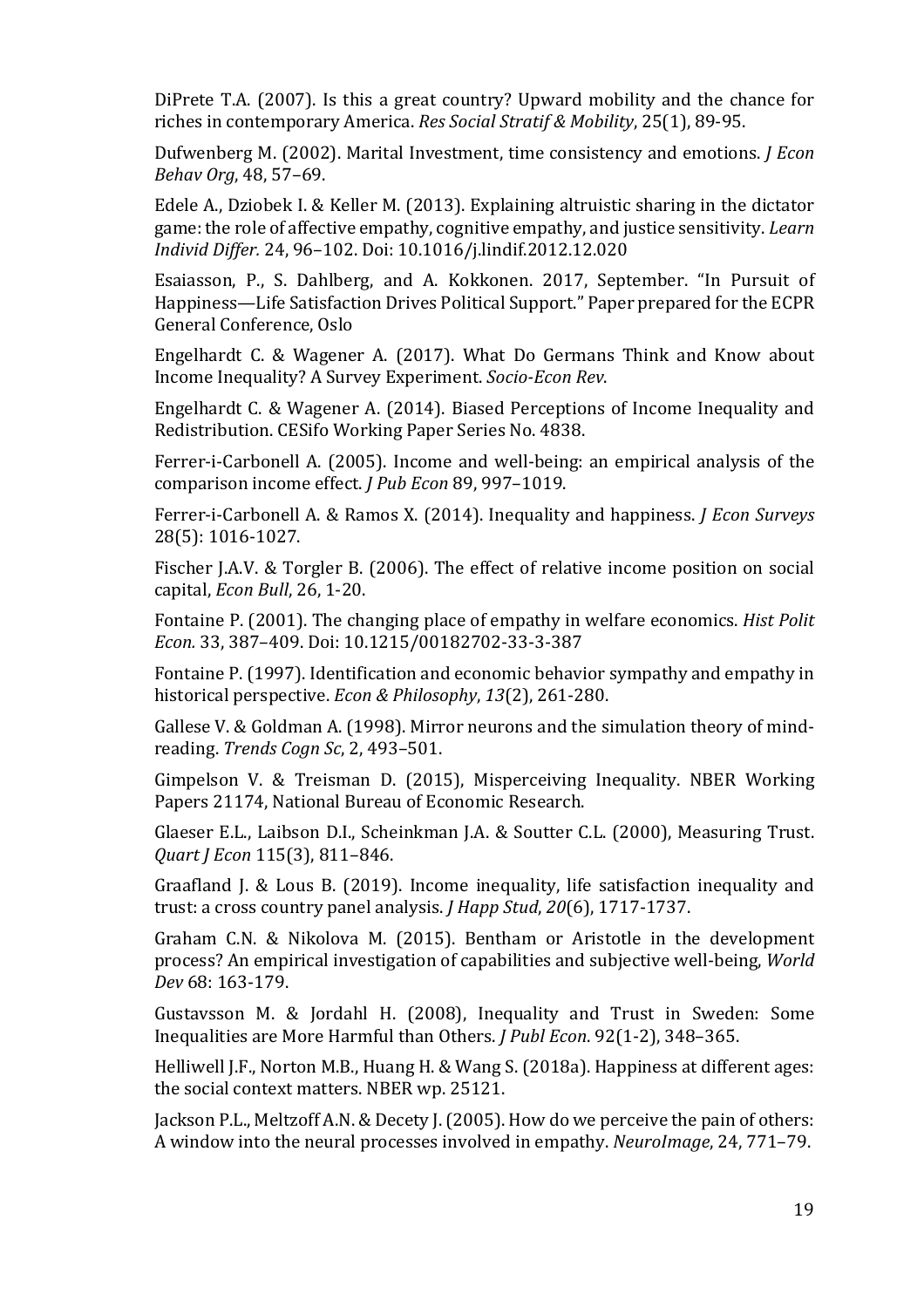Jasso G. (2007). Studying Justice: Measurement, Estimation, and Analysis of the Actual Reward and the Just Reward. IZA Discussion Paper No. 2592, Bonn.

Jowell R. (2003). The Central Co-ordinating Team. *European Social Survey 2002/2003: Technical Report*; Centre for Comparative Social Surveys, City University: London, UK.

Karadja M., Mollerstrom J. & Seim D. (2017). Richer (and Holier) Than Thou? The Effect of Relative Income Improvements on Demand for Redistribution. *Rev Econ Stat*, 99 (2): 201-212.

Keyes C.L.M. & Annas J. (2009). Feeling good and functioning well: distinctive concepts in ancient philosophy and contemporary science, *J Pos Psychol*, 4: 197-201.

Kiatpongsan S. & Morton M.I. (2014). How much (more) should CEOs make? A universal desire for more equal pay. *Perspect Psychol Sc.* 9:587-593.

King, D. B., Mara, C. A., & DeCicco, T. L. (2012). Connecting the spiritual and emotional intelligences: Confirming an intelligence criterion and assessing the role of empathy. *International Journal of Transpersonal Studies*, 31(1), 11-20.

Klimecki O.M., Mayer S.V., Jusyte A., Scheeff J. & Schönenberg M. (2016). Empathy promotes altruistic behavior in economic interactions. *Sci Rep.* 6:31961. Doi: 10.1038/srep31961

Knack S. (2001). Trust, Associational Life and Economic Performance, in J.F. Helliwell (ed), *The Contribution of Human and Social Capital to Sustained Economic Growth and Well-Being*. Ouebec: Human Resources Development.

Knell M. & Stix H. (2016). Inequality, perception biases and trust. *OeNB W.P.* 1-56.

Kuhn A. (2013). Inequality perceptions, distributional norms, and redistributive preferences in East and West Germany. *German Econ Rev*, 14(4), 483-499.

Kuziemko I., Buell R.W., Reich T. & Norton M.I. (2014). "Last-place aversion": Evidence and redistributive implications. *Quart J Econ*, 129(1), 105-149.

Lawal A.M. & Omole O.E. (2015). Emotional Intelligence, Perceived Inequity and Job Performance Among Bank Employees in Southwestern State, Nigeria. J Social Sci Stud, 2, 318-328 doi:10.5296/jsss.v2i2.7948

Leigh A. (2006a), Does Equality Lead to Fraternity? *Econ Lett* 93(1), 121-125.

Leigh A. (2006b), Trust, Inequality and Ethnic Heterogeneity, *Econ Record* 82(258): 268–80.

Liberini, F., M. Redoano, and E. Proto. 2017. "Happy Voters." *Journal of Public Economics* 146: 41–57. 

Magnano, P., Zammitti, A., Dibilio, R., & Faraci, P. (2019). Italian validation of the jarel spiritual well-being scale. *Mental Health, Religion & Culture*, 22(6), 626-644.

Makkar S. & Basu S. (2017). The Impact of Emotional Intelligence on Workplace Behaviour: A Study of Bank Employees. Global Bus Rev, 20(2), 1-21 DOI: 10.1177/0972150917713903

Manski C.F. Measuring Expectations. *Econometrica (2004).* 

Mayer J.D., Salovey P. & Caruso D. (2000). Models of emotional intelligence. In R. J. Sternberg (Ed.), Handbook of intelligence (p. 396–420). Cambridge University Press. https://doi.org/10.1017/CBO9780511807947.019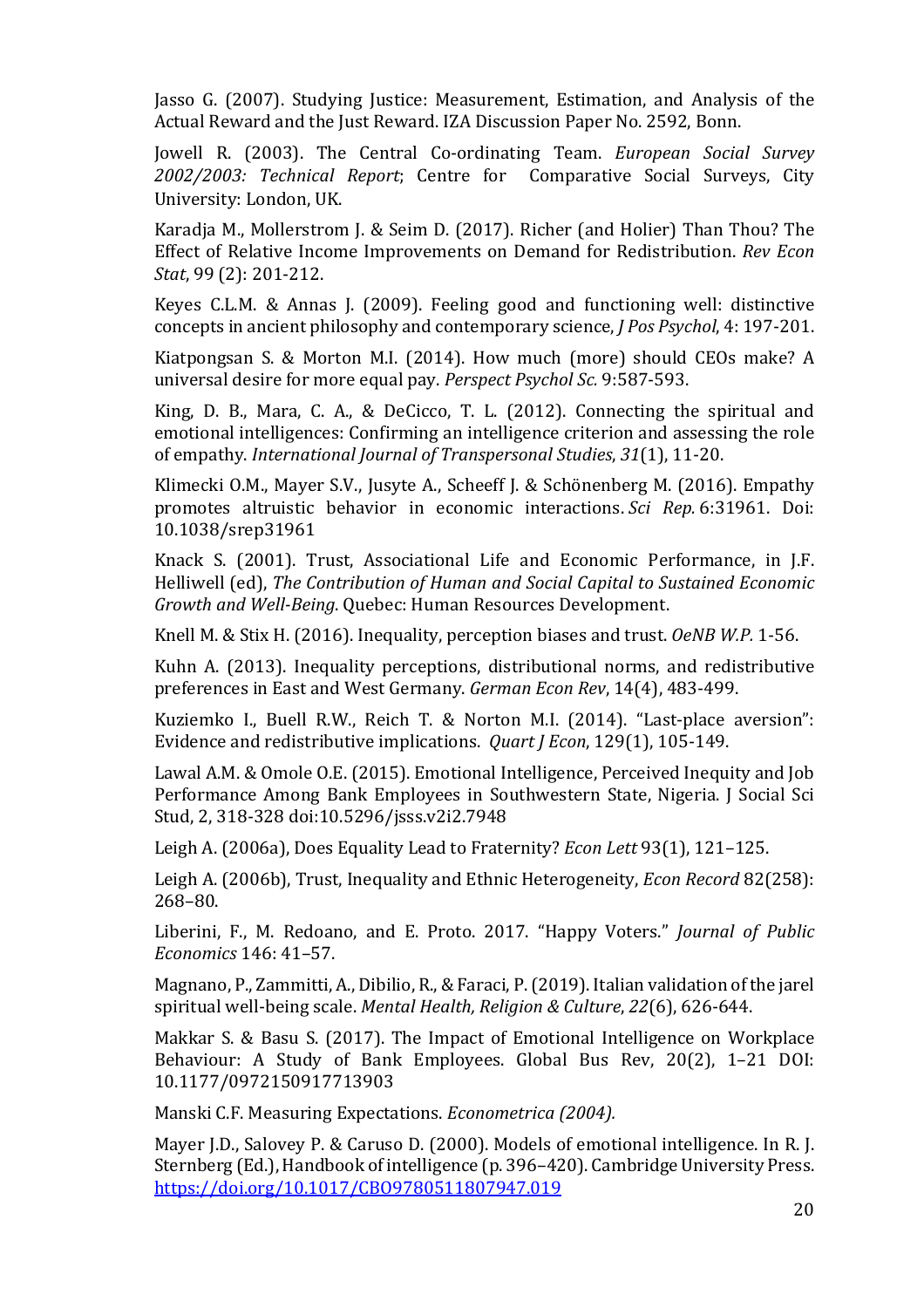Mikucka M., Sarracino F. & Dubrow J.K. (2017). When does economic growth improve life satisfaction? Multilevel analysis of the roles of social trust and income inequality in 46 countries, 1981–2012. *World Dev* 93: 447-459.

Mikucka M. & Sarracino F. (2014). Making economic growth and well-being compatible: the role of trust and income inequality.

Morrison I., Lloyd D., di Pellegrino G. & Roberts N. (2004). Vicarious responses to pain in anterior cingulate cortex: Is empathy a multisensory issue? *Cogn Affect Behav Neurosc*, 4, 270–278.

Norton M.I. & Ariely D. (2011). Building a Better America - One Wealth Quintile at a Time. *Persp Psychol Sc*, 6 (1): 9-12.

Niehues J. (2014). Subjective perceptions of inequality and redistributive preferences: An international comparison. *Cologne Inst Econ Res. IW-TRENDS Disc Paper*, 2, 1-23.

Osberg L. & Smeeding T. (2006). "Fair" inequality? Attitudes toward pay differentials: The U.S. in comparative perspective. *Amer Sociol Rev*, 71(3), 450-473.

Pelligra V. (2011). Empathy, guilt-aversion, and patterns of reciprocity. *J Neurosc Psychol Econ*, *4*(3), 161.

Pizarro, D., & Salovey, P. (2002). Religious systems as 'emotionally intelligent' organizations. Psychological Inquiry, 13(3), 220-222.

Preston S. & de Waal F. (2002). Empathy: Its ultimate and proximate bases. *Behav Brain Sc*, 25(1), 1-72.

Poppitz P. (2019). Can Subjective Data Improve the Measurement of Inequality? A Multidimensional Index of Economic Inequality. *Social Indic Res*, 146(3), 511-531.

Rabin M. (1998). Psychology and economics. *J Econ Lit*, 36(1), 11-46.

Roberts W. & Strayer J. (1996). Empathy, emotional expressiveness, and prosocial behavior. Child Development, 67, 449-470.

Roemer J.E. & Trannoy A. (2016). Equality of opportunity: Theory and measurement. *J* Econ Lit, 54(4), 1288-1332.

Salovey P. & Mayer J.D. (1990). Emotional Intelligence. Imagination, Cognition and Personality, 9(3), 185-211. Doi:10.2190/DUGG-P24E-52WK-6CDG

Schutte N.S., Malouff J.M., Hall L.E., Haggerty D.J., Cooper J.T., Golden C.J. & Dornheim L. (1998). Development and validation of a measure of emotional intelligence. *Personal Individ Differ. 25*, 167–77.

Salovey, P., & Mayer, J. D. (1990). Emotional intelligence. Imagination, Cognition, and Personality, 9, 185-211

Slaski M. & Cartwright S. (2002). Health, performance and emotional intelligence: an exploratory study of retail managers. Stress and Health, 18 (2), pp. 63-68.

Slemrod J. (2006). The role of misconceptions in support for regressive tax reform. *National Tax J, 57-75.* 

Stiglitz J.E. (2016). How to restore equitable and sustainable economic growth in the United States. *Am Econ Rev*, 106(5), 43-47.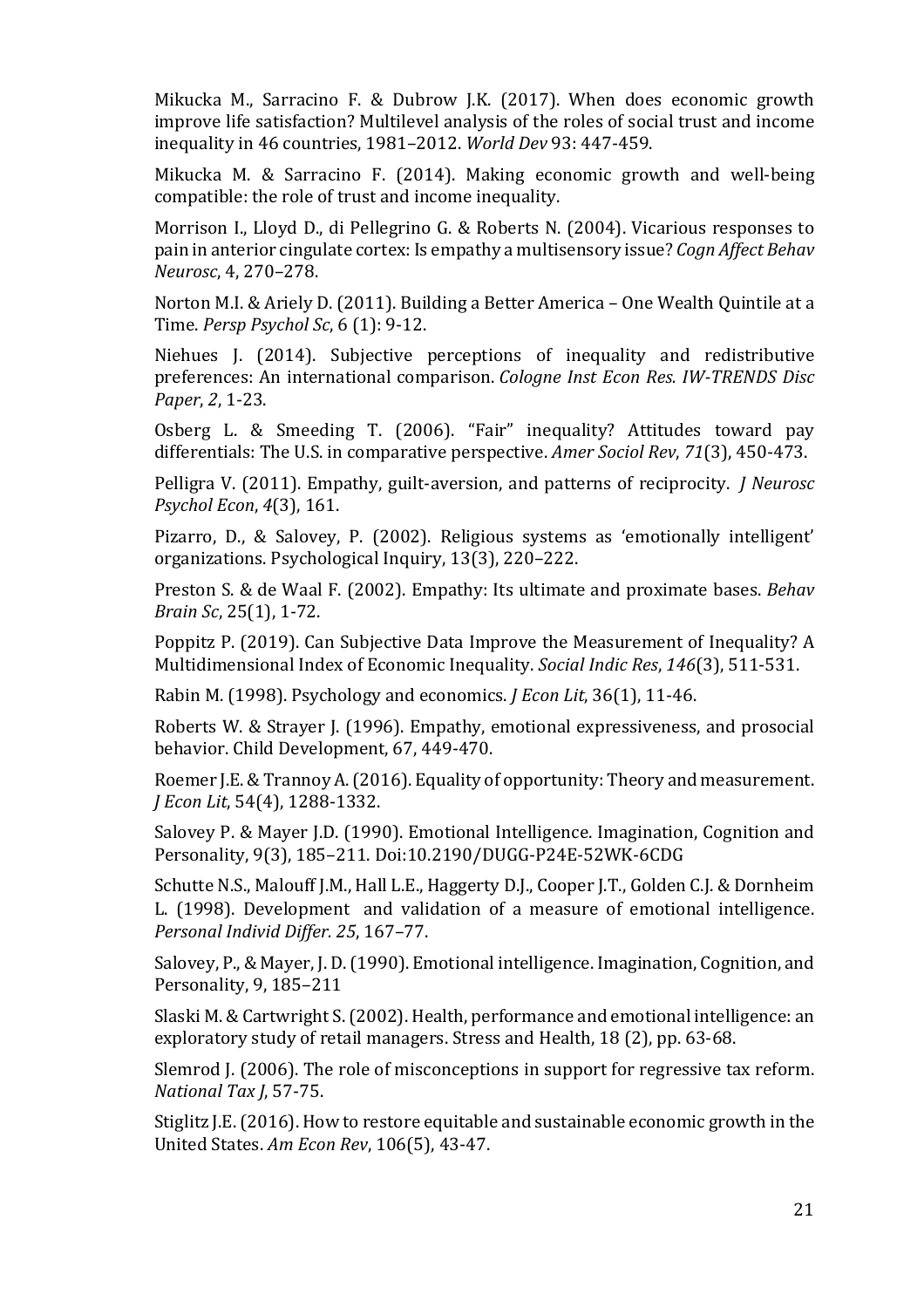Sugden R. (2002). Beyond sympathy and empathy: Adam Smith's concept of fellowfeeling. *Econ & Philosophy*, 18(1): 63-87.

Tesser A. (1991). Emotion in social comparison and refection processes. In *Social Comparison. Contemporary Theory and Research, eds J. Suls & T.A. Wills (Hillsdale,* NI: Erlbaum): 115-45.

Tesser A., Millar M. & Moore J. (1988). Some affective consequences of social comparison and reflection processes: the pain and pleasure of being close. *J Pers Soc Psychol*. 54, 49–61. Doi: 10.1037//0022-3514.54.1.49

Trobst K.K., Collins R.L. & Embree J.M. (1994). The role of emotion in social support provision: gender, empathy and expressions of distress. J Soc & Pers Relat, 11, 45-62.

Verme P. (2009). Happiness, freedom and control. *J Econ Behav Org* 71(2): 146-161.

Ward, G. (2020). Happiness and voting: Evidence from four decades of elections in Europe. *American Journal of Political Science*, 64(3), 504-518.

Yanai Y. (2017). Perceived inequality and support for redistribution. @SSRN2937637.

Yu Z. & Wang F. (2017). Income inequality and happiness: An inverted U-shaped curve. *Front Psychol* 8: 2052.

Zhu, Y., Liu, C., Guo, B., Zhao, L. & Lou F. (2015) The impact of emotional intelligence on work engagement of registered nurses: the mediating role of organisational justice. J Clin Nurs., 24(15-16):2115-2124. Doi:10.1111/jocn.12807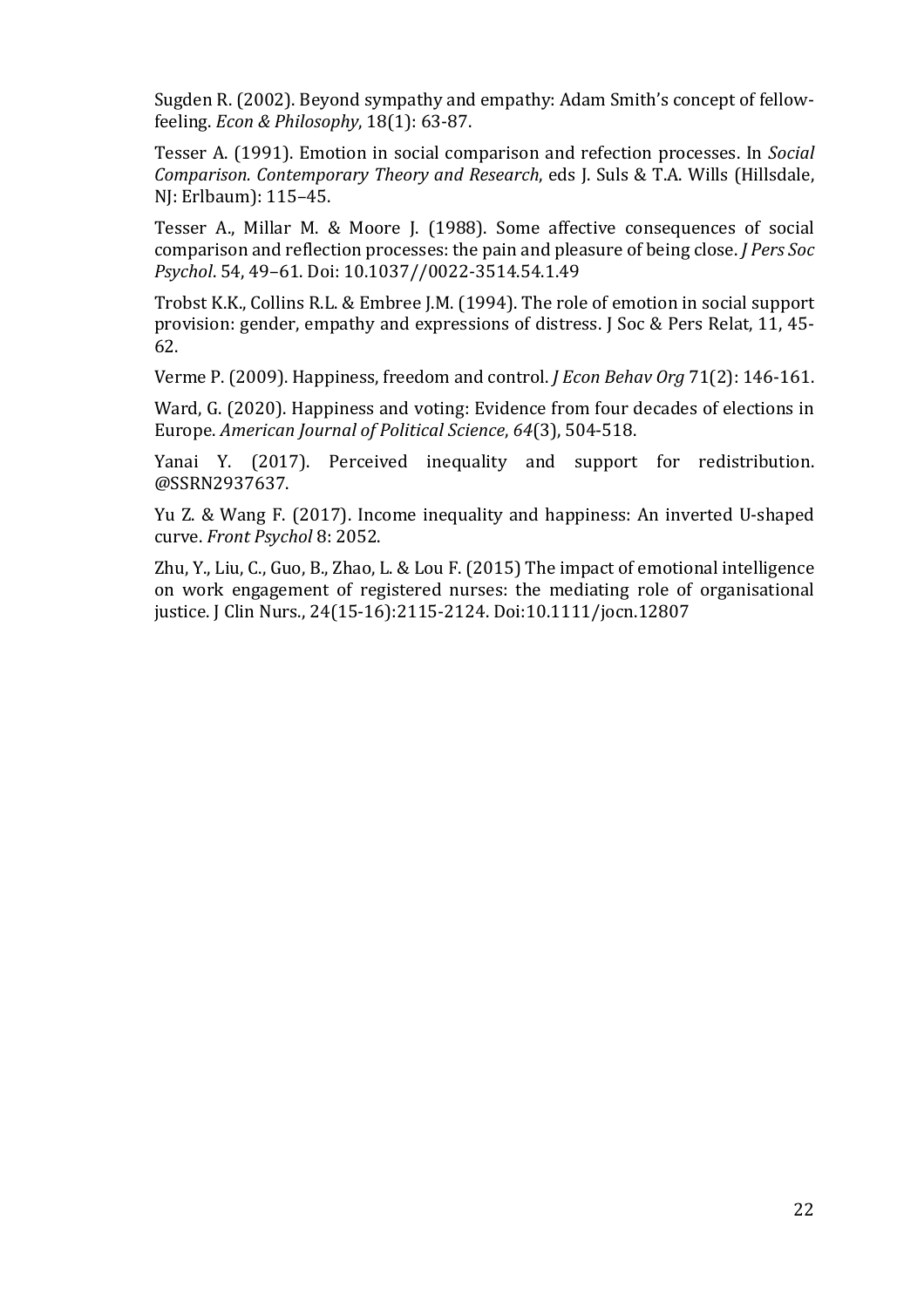| Variables                           | Definition                                                                                                                                                                                                                                                                                                                                                                                                                                                           |
|-------------------------------------|----------------------------------------------------------------------------------------------------------------------------------------------------------------------------------------------------------------------------------------------------------------------------------------------------------------------------------------------------------------------------------------------------------------------------------------------------------------------|
| happiness                           | Taking all things together how happy are you on a scale 1 to 10?                                                                                                                                                                                                                                                                                                                                                                                                     |
| Flourishing                         |                                                                                                                                                                                                                                                                                                                                                                                                                                                                      |
| gender                              | 1 "female"; 0 "male"                                                                                                                                                                                                                                                                                                                                                                                                                                                 |
| education status                    | 0 "no education"; 1 "elementary"; 2 "lower secondary"; 3 "professional/upper<br>secondary"; 4 "university"; 5"doctorate"                                                                                                                                                                                                                                                                                                                                             |
| income                              | 11 income classes (min: income lower than $\epsilon$ 600 per month; max: income higher than<br>€5,000.00 per month)                                                                                                                                                                                                                                                                                                                                                  |
| Age                                 | years in number.                                                                                                                                                                                                                                                                                                                                                                                                                                                     |
| Deprivation index                   | Severe material deprivation rate: Share of population living in households lacking at<br>least 4 items out of the following 9 items: i) to pay rent or utility bills, ii) keep home<br>adequately warm, iii) face unexpected expenses (of 800 euros in 2014), iv) eat meat,<br>fish or a protein equivalent every second day, v) a week holiday away from home, or<br>could not afford) vi) a car, vii) a<br>washing machine, viii) a colour TV, or ix) a telephone. |
| Perception of equality              | In your opinion, what types of societies better represents the Italian situation?                                                                                                                                                                                                                                                                                                                                                                                    |
| El altruism                         | EIS1, EIS2, EIS3r, EIS4, EIS5, EIS6, EIS7, EIS8, EIS9, EIS10, EIS11r                                                                                                                                                                                                                                                                                                                                                                                                 |
| El own emotion                      | EIS12, EIS13, EIS14, EIS15                                                                                                                                                                                                                                                                                                                                                                                                                                           |
| El composite                        | composite                                                                                                                                                                                                                                                                                                                                                                                                                                                            |
| Trust                               | Supposing that you lost your wallet, what is the likelihood of it being returned intact if<br>found by: i) a neighbour; ii) a policeman; iii) a stranger.                                                                                                                                                                                                                                                                                                            |
| Spirituality                        | Factor 1 - Faith and Belief: 1, 20, 8, 12, 6, 14<br>Factor 2 - Life and Self-Responsibility: 9, 19, 15, 16, 3<br>Factor 3 - Life Satisfaction and Actualization: 10, 4, 13, 2, 11, 5<br>How do you evaluate your income position with respect to your reference category?                                                                                                                                                                                            |
| income comparison                   | (colleagues; relatives; friends; others)<br>(1= by far worse; 5= by far better)                                                                                                                                                                                                                                                                                                                                                                                      |
| weighted $-$<br>concentration index | Gini index based on disposable income at province level                                                                                                                                                                                                                                                                                                                                                                                                              |

# *Table 1. Variables' description*

# **Table 2. Descriptive Statistics**

| Variables                    | Obs | Mean   | Std. Dev. | Min    | Max         |
|------------------------------|-----|--------|-----------|--------|-------------|
| happiness                    | 645 | 7.105  | 1.657     | 1.000  | 10.000      |
| sex                          | 645 | 0.691  | 0.422     | 0.000  | 1.000       |
| education                    | 645 | 2.908  | 1.167     | 0.000  | 5.000       |
| income                       | 645 | 4.007  | 2.933     | 1.000  | 11.000      |
| age                          | 644 | 32.824 | 14.337    | 15.000 | 86.000      |
| deprivation                  | 645 | 0.065  | 0.469     | 0.000  | 1.000       |
| perception of equality       | 645 | 3.652  | 1.154     | 1.000  | 5.000       |
| El altruistic                | 645 | 3.774  | 0.468     | 2.090  | 5.000       |
| El own emotion               | 645 | 3.734  | 0.777     | 1.000  | 5.000       |
| El overall                   | 645 | 3.795  | 0.472     | 1.447  | 5.000       |
| trust                        | 645 | 4.721  | 1.692     | 1.000  | 10.000      |
| spirituality                 | 645 | 3.173  | 1.197     | 0.800  | 5.600       |
| flourishing                  | 645 | 3.601  | 0.646     | 1.444  | 5.000       |
| income comparison            | 645 | 2.800  | 0.641     | 1.000  | 4.750       |
| concentration index          | 628 | 0.532  | 0.200     | 0.056  | 1.044       |
| weighted-concentration index | 628 | 0.323  | 0.201     | 0.003  | 1.091<br>23 |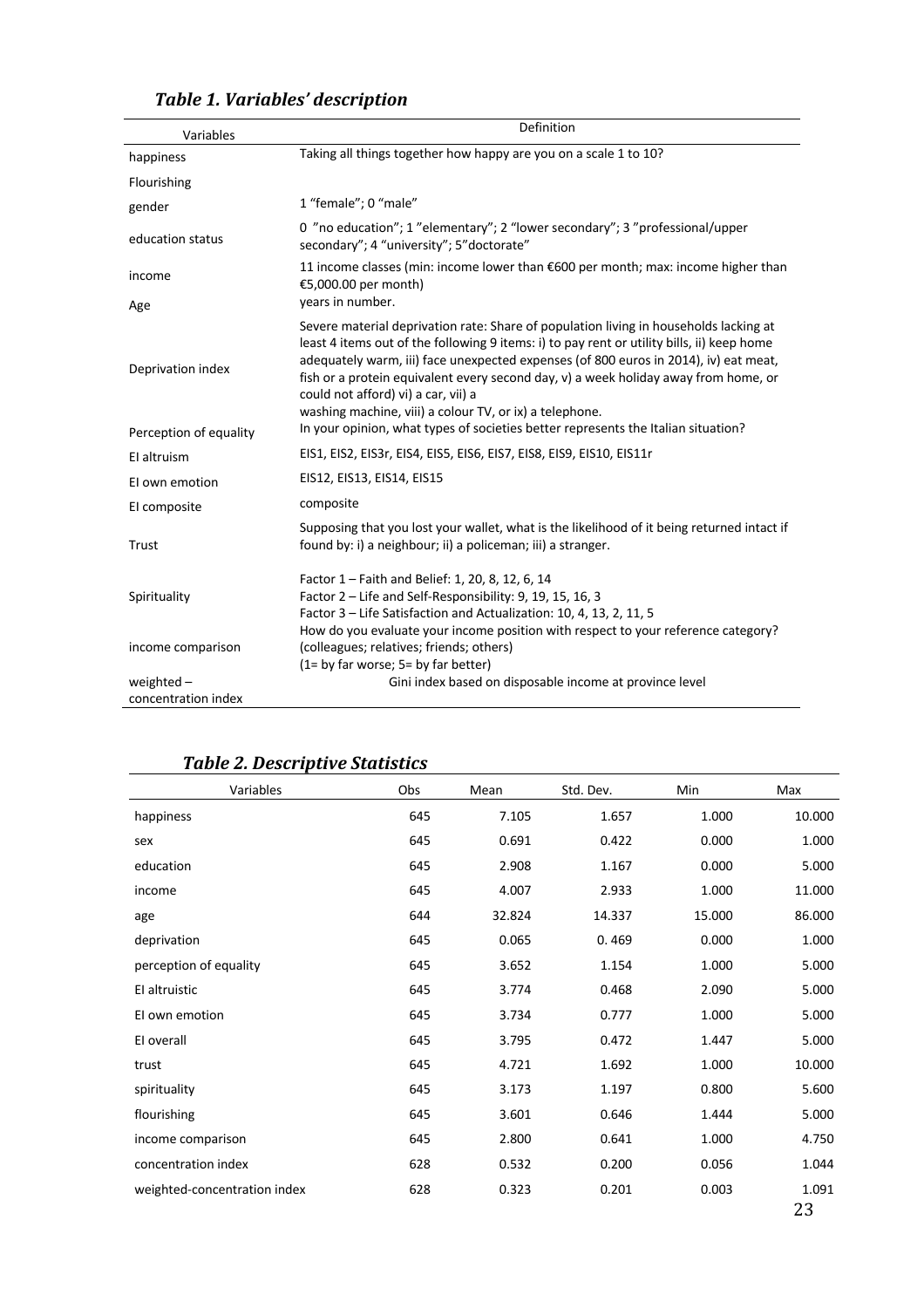| <b>VARIABLES</b>                      | perception of inequality |
|---------------------------------------|--------------------------|
|                                       |                          |
| <b>Emotional Intelligence</b>         | $-0.121$                 |
|                                       | (0.101)                  |
| generalized trust (log)               | $-1.017**$               |
|                                       | (0.426)                  |
| female                                | 0.054                    |
|                                       | (0.103)                  |
| education status                      | 0.062                    |
|                                       | (0.045)                  |
| income (log)                          | 0.039                    |
|                                       | (0.311)                  |
| age (log)                             | 0.248                    |
|                                       | (0.328)                  |
| income comparison                     | $-0.184**$               |
|                                       | (0.084)                  |
| deprivation index                     | 0.180                    |
|                                       | (0.169)                  |
| location of residence                 | 0.002                    |
|                                       | (0.004)                  |
| weighted -concentration index         | 1.648                    |
|                                       | (1.135)                  |
| weighted -concentration index squared | $-1.800*$                |
|                                       | (1.063)                  |
| Constant                              | 4.090 ***                |
|                                       | (0.837)                  |
|                                       |                          |
| Observations                          | 627                      |
| R-squared                             | 0.038                    |

# *Table 3. Specification 1*

Note: The table reports regressions coefficients. *The dependent variable and the estimation method are reported at the top of each column.* In parentheses are robust standard errors. *(\*): coefficient significant at 10% confidence level; (\*\*): coefficient significant at 5% confidence level; (\*\*\*): coefficient significant at less than 1% confidence level.*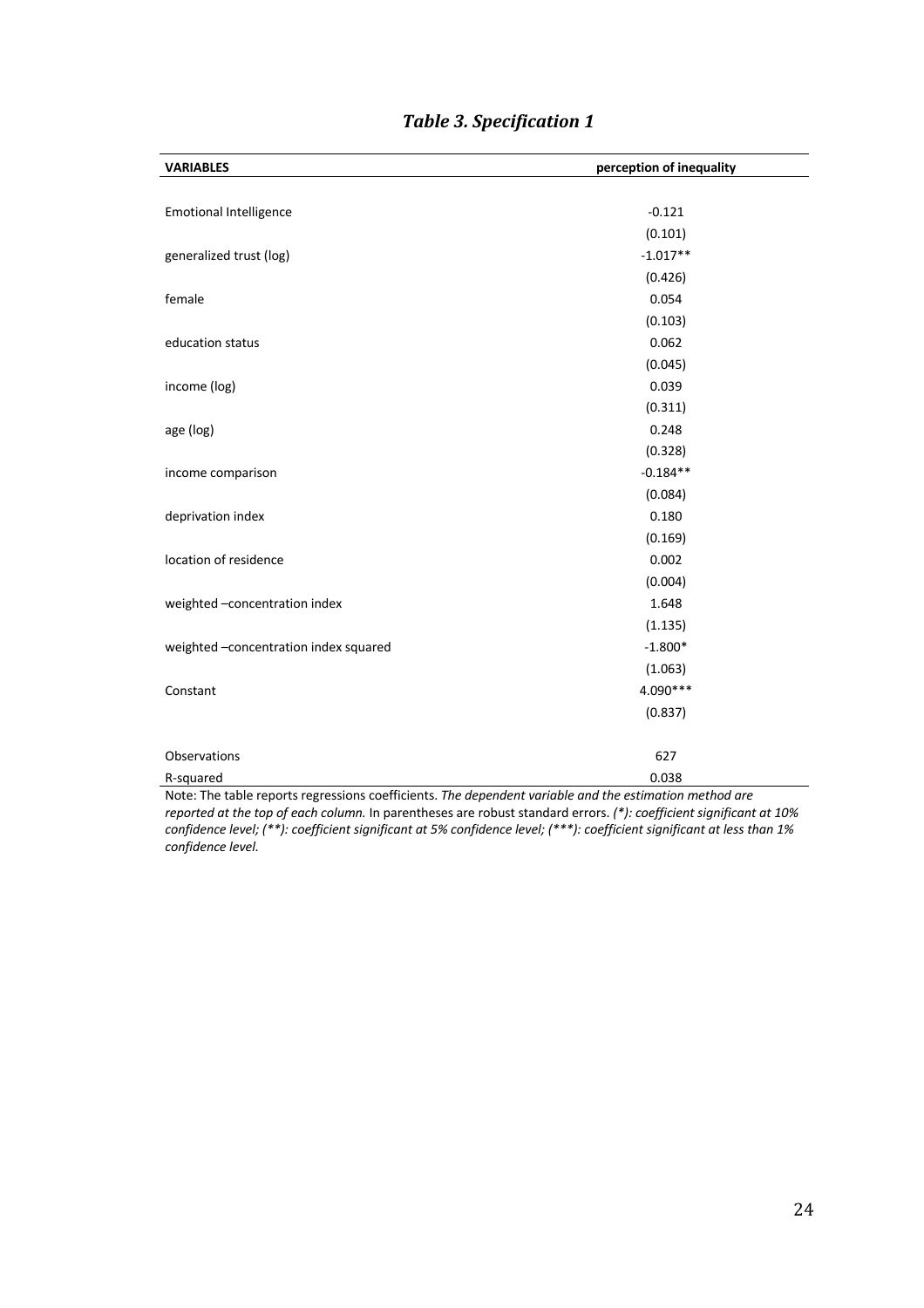|                                       | <b>Second Stage</b> | <b>First Stages</b>      |                               |
|---------------------------------------|---------------------|--------------------------|-------------------------------|
|                                       | (1)                 | (2)                      | (3)                           |
| <b>VARIABLES</b>                      | happiness           | perception of inequality | <b>Emotional Intelligence</b> |
| income comparison                     |                     | $-0.172**$               | $-0.037$                      |
|                                       |                     | (0.081)                  | (0.033)                       |
| weighted -concentration index         |                     | 1.688                    | 0.236                         |
|                                       |                     | (1.054)                  | (0.425)                       |
| weighted -concentration index squared |                     | $-1.867*$                | $-0.252$                      |
|                                       |                     | (1.035)                  | (0.418)                       |
| Spirituality                          |                     | $-0.017$                 | $0.077***$                    |
|                                       |                     | (0.041)                  | (0.016)                       |
| female                                | 0.249               | 0.070                    | $-0.041$                      |
|                                       | (0.280)             | (0.102)                  | (0.041)                       |
| education                             | 0.152               | 0.042                    | 0.010                         |
|                                       | (0.127)             | (0.046)                  | (0.019)                       |
| marital status (single)               | 1.860               | $0.894*$                 | $-0.083$                      |
|                                       | (1.471)             | (0.470)                  | (0.190)                       |
| marital status (married)              | 1.832               | 0.710                    | $-0.042$                      |
|                                       | (1.322)             | (0.453)                  | (0.183)                       |
| marital status (divorced)             | 1.222               | 0.723                    | 0.148                         |
|                                       | (1.395)             | (0.489)                  | (0.197)                       |
| income log                            | 0.463               | 0.045                    | $-0.034$                      |
|                                       | (0.385)             | (0.316)                  | (0.128)                       |
| age log                               | 0.630               | 0.670                    | 0.034                         |
|                                       | (1.229)             | (0.411)                  | (0.166)                       |
| deprivation index                     | $-0.083$            | 0.209                    | $-0.150*$                     |
|                                       | (0.582)             | (0.191)                  | (0.077)                       |
| generalized trust (log)               | 0.088               | $-1.036**$               | 0.291                         |
|                                       | (1.653)             | (0.445)                  | (0.179)                       |
| perception of inequality              | $-2.194**$          |                          |                               |
|                                       | (0.875)             |                          |                               |
| <b>Emotional Intelligence</b>         | $2.634**$           |                          |                               |
|                                       | (1.340)             |                          |                               |
| Constant                              | 1.496               | $2.321**$                | 3.520***                      |
|                                       | (5.339)             |                          |                               |
| Observations                          | 627                 | 627                      | 627                           |
| R-squared                             | $-2.199$            |                          |                               |
| F Test                                | 0,000               |                          |                               |
| Underid Test (p.value)                | 0,035               |                          |                               |
| Sargan T.statistic                    | 0,611               |                          |                               |
| Endogeneity (p.value)                 | 0,000               |                          |                               |

# **Table 4. Specification 2**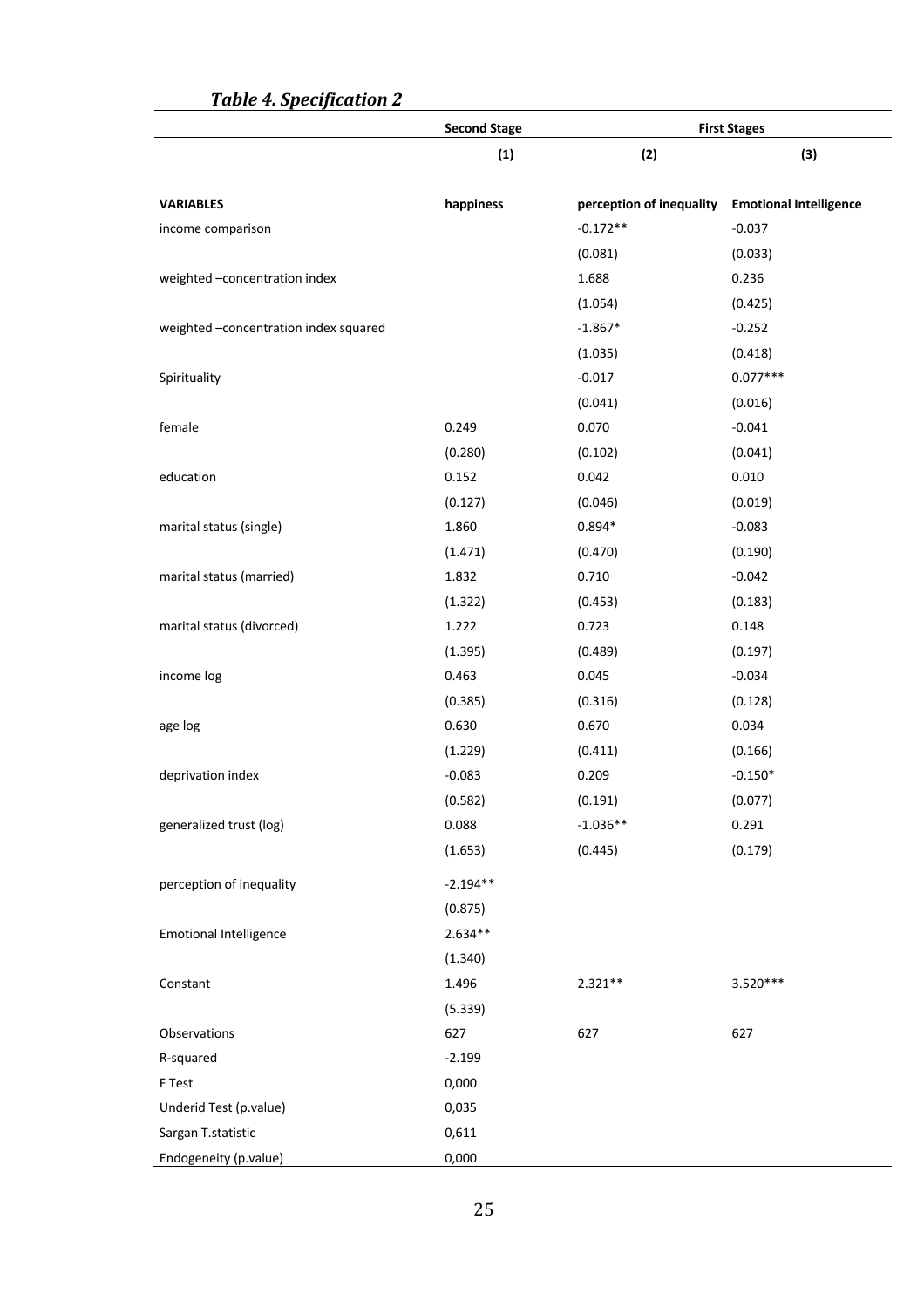Note: The table reports regressions coefficients. *The dependent variable and the estimation method are reported at the top of each column.* In parentheses are robust standard errors. *(\*): coefficient significant at 10% confidence level; (\*\*): coefficient significant at 5% confidence level; (\*\*\*): coefficient significant at less than 1% confidence level. The F test tests whether the hypothesis that all the included regressor coefficients are jointly zero can be rejected (\*: at 10%; \*\*: at 5%; \*\*\*: at 1% level of significance). The Underidentification test for instrument irrelevance tests whether, on the basis of the ancillary regression, the hypothesis of irrelevance may be rejected (significance means rejection hence the instrument are relevant). The Sargan* test whether an instrument is exogenous, namely uncorrelated with the error term *(insignificance means acceptance hence the instrument is exogenous).*

|                                       | <b>Second Stage</b><br><b>First Stages</b> |                             |                               |
|---------------------------------------|--------------------------------------------|-----------------------------|-------------------------------|
|                                       | (1)                                        | (2)                         | (3)                           |
| <b>VARIABLES</b>                      | flourishing                                | perception of<br>inequality | <b>Emotional Intelligence</b> |
| income comparison                     |                                            | $-0.172**$                  | $-0.037$                      |
|                                       |                                            | (0.081)                     | (0.033)                       |
| weighted -concentration index         |                                            | 1.688                       | 0.236                         |
|                                       |                                            | (1.054)                     | (0.425)                       |
| weighted -concentration index squared |                                            | $-1.867*$                   | $-0.252$                      |
|                                       |                                            | (1.035)                     | (0.418)                       |
| Spirituality                          |                                            | $-0.017$                    | $0.077***$                    |
|                                       |                                            | (0.041)                     | (0.016)                       |
| female                                | $-0.069$                                   | 0.070                       | $-0.041$                      |
|                                       | (0.056)                                    | (0.102)                     | (0.041)                       |
| education                             | $0.055**$                                  | 0.042                       | 0.010                         |
|                                       | (0.025)                                    | (0.046)                     | (0.019)                       |
| marital status (single)               | 0.377                                      | $0.894*$                    | $-0.083$                      |
|                                       | (0.296)                                    | (0.470)                     | (0.190)                       |
| marital status (married)              | 0.431                                      | 0.710                       | $-0.042$                      |
|                                       | (0.266)                                    | (0.453)                     | (0.183)                       |
| marital status (divorced)             | 0.301                                      | 0.723                       | 0.148                         |
|                                       | (0.281)                                    | (0.489)                     | (0.197)                       |
| income log                            | 0.090                                      | 0.045                       | $-0.034$                      |
|                                       | (0.078)                                    | (0.316)                     | (0.128)                       |
| age log                               | 0.040                                      | 0.670                       | 0.034                         |
|                                       | (0.248)                                    | (0.411)                     | (0.166)                       |
| deprivation index                     | $-0.028$                                   | 0.209                       | $-0.150*$                     |
|                                       | (0.117)                                    | (0.191)                     | (0.077)                       |
| generalized trust (log)               | $0.561*$                                   | $-1.036**$                  | 0.291                         |
|                                       | (0.333)                                    | (0.445)                     | (0.179)                       |
| perception of inequality              | $-0.255$                                   |                             |                               |
|                                       | (0.176)                                    |                             |                               |
| <b>Emotional Intelligence</b>         | $1.211***$                                 |                             |                               |
|                                       | (0.270)                                    |                             |                               |
| Constant                              | $-0.909$                                   | $2.321**$                   | 3.520***                      |
|                                       | (1.076)                                    | (0.956)                     | (0.386)                       |

#### **Table 5. Specification 3**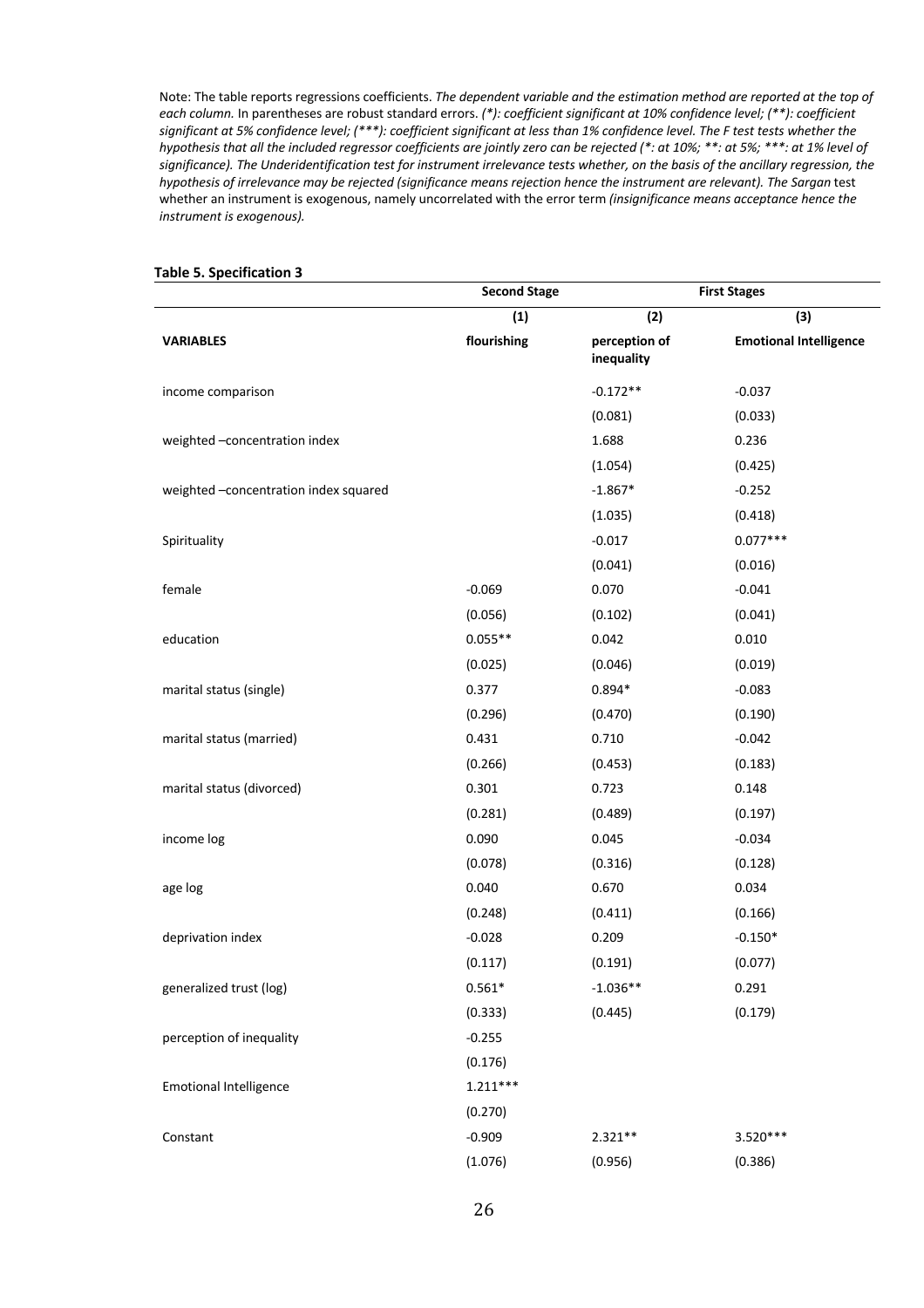| Observations           | 627    | 627 | 627 |
|------------------------|--------|-----|-----|
| R-squared              | 0.146  |     |     |
| F Test                 | 0,000  |     |     |
| Underid Test (p.value) | 0.0345 |     |     |
| Sargan T.statistic     | 0,543  |     |     |
| Endogeneity (p.value)  | 0.0450 |     |     |

Note: The table reports regressions coefficients. *The dependent variable and the estimation method are reported at the top of each column.* In parentheses are robust standard errors. *(\*): coefficient significant at 10% confidence level; (\*\*): coefficient*  significant at 5% confidence level; (\*\*\*): coefficient significant at less than 1% confidence level. The F test tests whether the *hypothesis that all the included regressor coefficients are jointly zero can be rejected (\*: at 10%; \*\*: at 5%; \*\*\*: at 1% level of significance). The Underidentification test for instrument irrelevance tests whether, on the basis of the ancillary regression, the hypothesis of irrelevance may be rejected (significance means rejection hence the instrument is relevant). The Sargan test* whether an instrument is exogenous, namely uncorrelated with the error term *(insignificance means acceptance hence the instrument is exogenous).*

#### **Appendix**

#### **Table 6: Robustness check first specification**

| <b>VARIABLES</b>                      | perception of inequality |  |
|---------------------------------------|--------------------------|--|
|                                       |                          |  |
| Emotional Intelligence-empathy        | $-0.030$                 |  |
|                                       | (0.094)                  |  |
| generalized trust (log)               | $-1.019***$              |  |
|                                       | (0.379)                  |  |
| female                                | 0.069                    |  |
|                                       | (0.095)                  |  |
| education status                      | 0.027                    |  |
|                                       | (0.042)                  |  |
| income (log)                          | 0.063                    |  |
|                                       | (0.291)                  |  |
| age (log)                             | 0.190                    |  |
|                                       | (0.301)                  |  |
| income comparison                     | $-0.206***$              |  |
|                                       | (0.073)                  |  |
| deprivation index                     | 0.137                    |  |
|                                       | (0.161)                  |  |
| location of residence                 | 0.001                    |  |
|                                       | (0.004)                  |  |
| weighted -concentration index         | 1.463                    |  |
|                                       | (1.027)                  |  |
| weighted -concentration index squared | $-1.623*$                |  |
|                                       | (0.970)                  |  |
| Constant                              | 4.102***                 |  |
|                                       | (0.766)                  |  |
| Observations                          | 627                      |  |
| R-squared                             | 0.038                    |  |

Note: The table reports regressions coefficients. *The dependent variable and the estimation method are reported at the top of each column.* In parentheses are robust standard errors. *(\*): coefficient significant at 10%*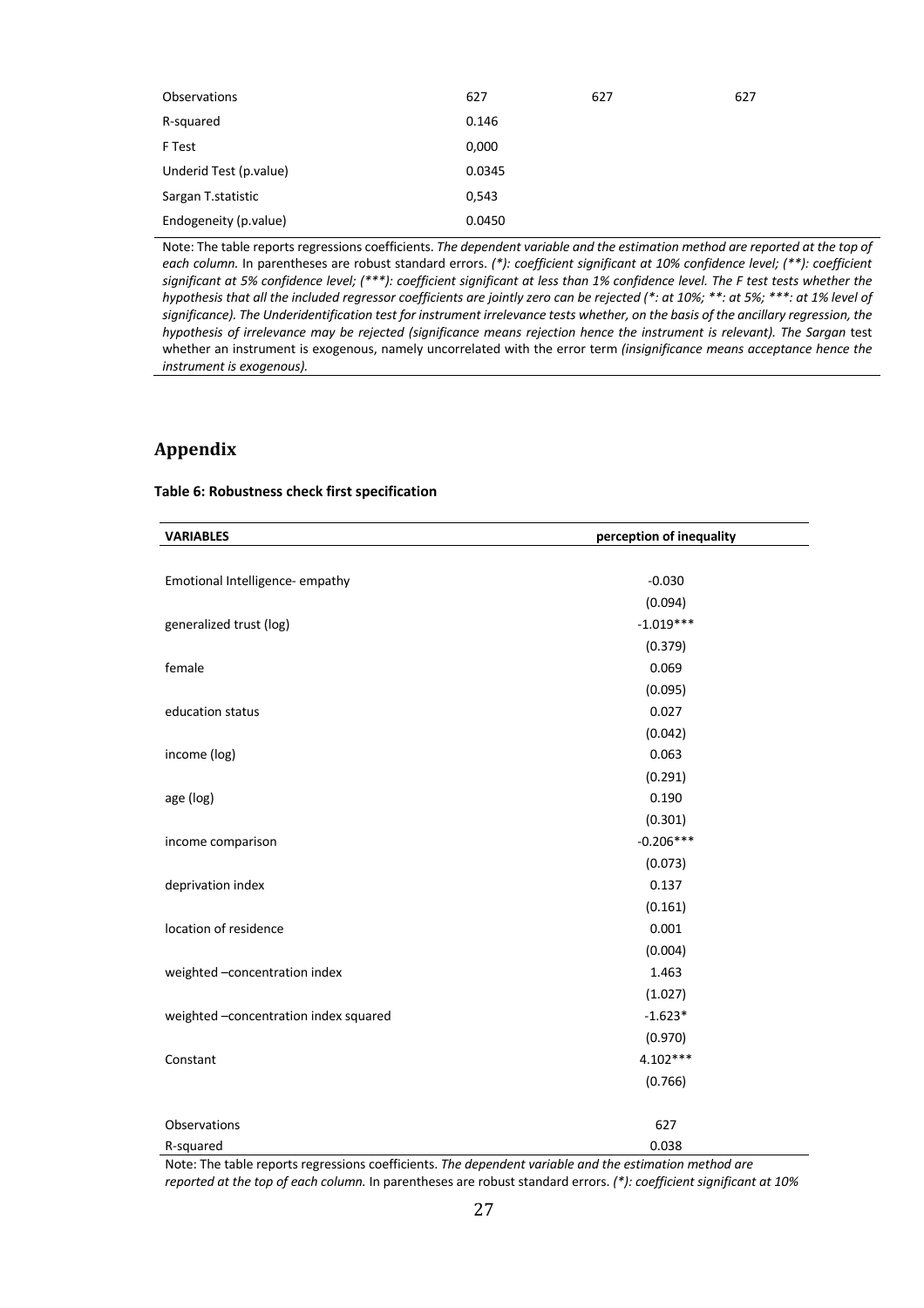*confidence level; (\*\*): coefficient significant at 5% confidence level; (\*\*\*): coefficient significant at less than 1% confidence level.* 

# **Second Stage First Stages (1) (2) (3) VARIABLES happiness perception of inequality Emotional Intelligence** income comparison -0.172\*\* -0.037 (0.081) (0.033) weighted –concentration index 1.688 0.236 (1.054) (0.425) weighted –concentration index squared  $-1.867*$  -1.867\* -0.252 (1.035) (0.418) Spirituality 0.077\*\*\* (0.041) (0.016) female -0.215 0.070 -0.215 0.070 -0.215  $(0.375)$   $(0.102)$   $(0.041)$ education 0.132 0.042 0.010 (0.149) (0.046) (0.019) marital status (single) 1.185 0.894\* -0.083 (1.679) (0.470) (0.190) marital status (married) 1.466 0.710 -0.042 (1.528) (0.453) (0.183) marital status (divorced) 0.213 0.723 0.148

#### **Table 7: Robustness check second specification**

|            |            | (0.183)   |
|------------|------------|-----------|
| 0.213      | 0.723      | 0.148     |
| (1.751)    | (0.489)    | (0.197)   |
| 0.740      | 0.045      | $-0.034$  |
| (0.507)    | (0.316)    | (0.128)   |
| 1.501      | 0.670      | 0.034     |
| (1.487)    | (0.411)    | (0.166)   |
| 0.177      | 0.209      | $-0.150*$ |
| (0.743)    | (0.191)    | (0.077)   |
| 0.107      | $-1.036**$ | 0.291     |
| (1.915)    | (0.445)    | (0.179)   |
| $-2.271**$ |            |           |
| (1.027)    |            |           |
| $4.112*$   |            |           |
| (2.371)    |            |           |
| $-4.215$   | $2.321**$  | 3.520***  |
| (9.059)    | (0.956)    | (0.386)   |
| 627        | 627        | 627       |
| $-3.350$   | 0.043      | 0.072     |
| 0.0127     |            |           |
|            | (1.528)    | (0.453)   |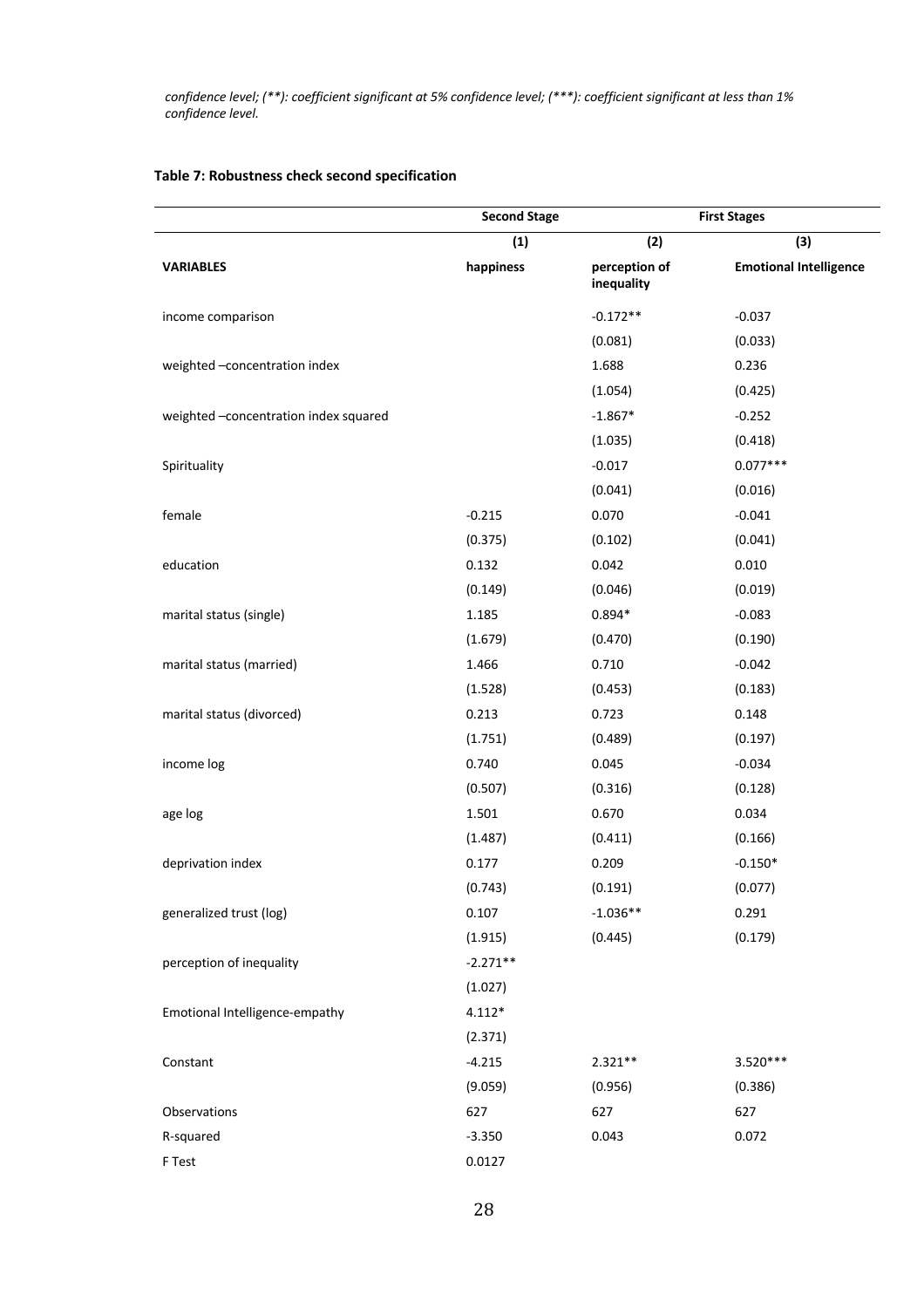| Underid Test (p. value) | 0.0523 |
|-------------------------|--------|
| Sargan T.statistic      | 0.555  |
| Endogeneity (p. value)  | 0.000  |

Note: The table reports regressions coefficients. *The dependent variable and the estimation method are reported at the top of each column.* In parentheses are robust standard errors. *(\*): coefficient significant at 10% confidence level; (\*\*): coefficient significant at 5% confidence level; (\*\*\*): coefficient significant at less than 1% confidence level. The F test tests whether the hypothesis that all the included regressor coefficients are jointly zero can be rejected (\*: at 10%; \*\*: at 5%; \*\*\*: at 1% level of significance). The Underidentification test for instrument irrelevance tests whether, on the basis of the ancillary regression, the hypothesis of irrelevance may be rejected (significance means rejection hence the instrument is relevant). The Sargan test* whether an instrument is exogenous, namely uncorrelated with the error term *(insignificance means acceptance hence the instrument is exogenous).*

#### **Table 8: Robustness check second specification**

|                                       | <b>Second Stage</b> | <b>First Stages</b>         |                               |
|---------------------------------------|---------------------|-----------------------------|-------------------------------|
|                                       | (1)                 | (2)                         | (3)                           |
| <b>VARIABLES</b>                      | flourishing         | perception of<br>inequality | <b>Emotional Intelligence</b> |
| income comparison                     |                     | $-0.172**$                  | $-0.037$                      |
|                                       |                     | (0.081)                     | (0.033)                       |
| weighted -concentration index         |                     | 1.688                       | 0.236                         |
|                                       |                     | (1.054)                     | (0.425)                       |
| weighted -concentration index squared |                     | $-1.867*$                   | $-0.252$                      |
|                                       |                     | (1.035)                     | (0.418)                       |
| Spirituality                          |                     | $-0.017$                    | $0.077***$                    |
|                                       |                     | (0.041)                     | (0.016)                       |
| female                                | $-0.278***$         | 0.070                       | $-0.041$                      |
|                                       | (0.099)             | (0.102)                     | (0.041)                       |
| education                             | 0.046               | 0.042                       | 0.010                         |
|                                       | (0.039)             | (0.046)                     | (0.019)                       |
| marital status (single)               | 0.068               | $0.894*$                    | $-0.083$                      |
|                                       | (0.443)             | (0.470)                     | (0.190)                       |
| marital status (married)              | 0.263               | 0.710                       | $-0.042$                      |
|                                       | (0.403)             | (0.453)                     | (0.183)                       |
| marital status (divorced)             | $-0.147$            | 0.723                       | 0.148                         |
|                                       | (0.462)             | (0.489)                     | (0.197)                       |
| income log                            | 0.212               | 0.045                       | $-0.034$                      |
|                                       | (0.134)             | (0.316)                     | (0.128)                       |
| age log                               | 0.431               | 0.670                       | 0.034                         |
|                                       | (0.392)             | (0.411)                     | (0.166)                       |
| deprivation index                     | 0.082               | 0.209                       | $-0.150*$                     |
|                                       | (0.196)             | (0.191)                     | (0.077)                       |
| generalized trust (log)               | 0.587               | $-1.036**$                  | 0.291                         |
|                                       | (0.506)             | (0.445)                     | (0.179)                       |
| perception of inequality              | $-0.286$            |                             |                               |
|                                       | (0.271)             |                             |                               |
| <b>Emotional Intelligence</b>         | $1.834***$          |                             |                               |